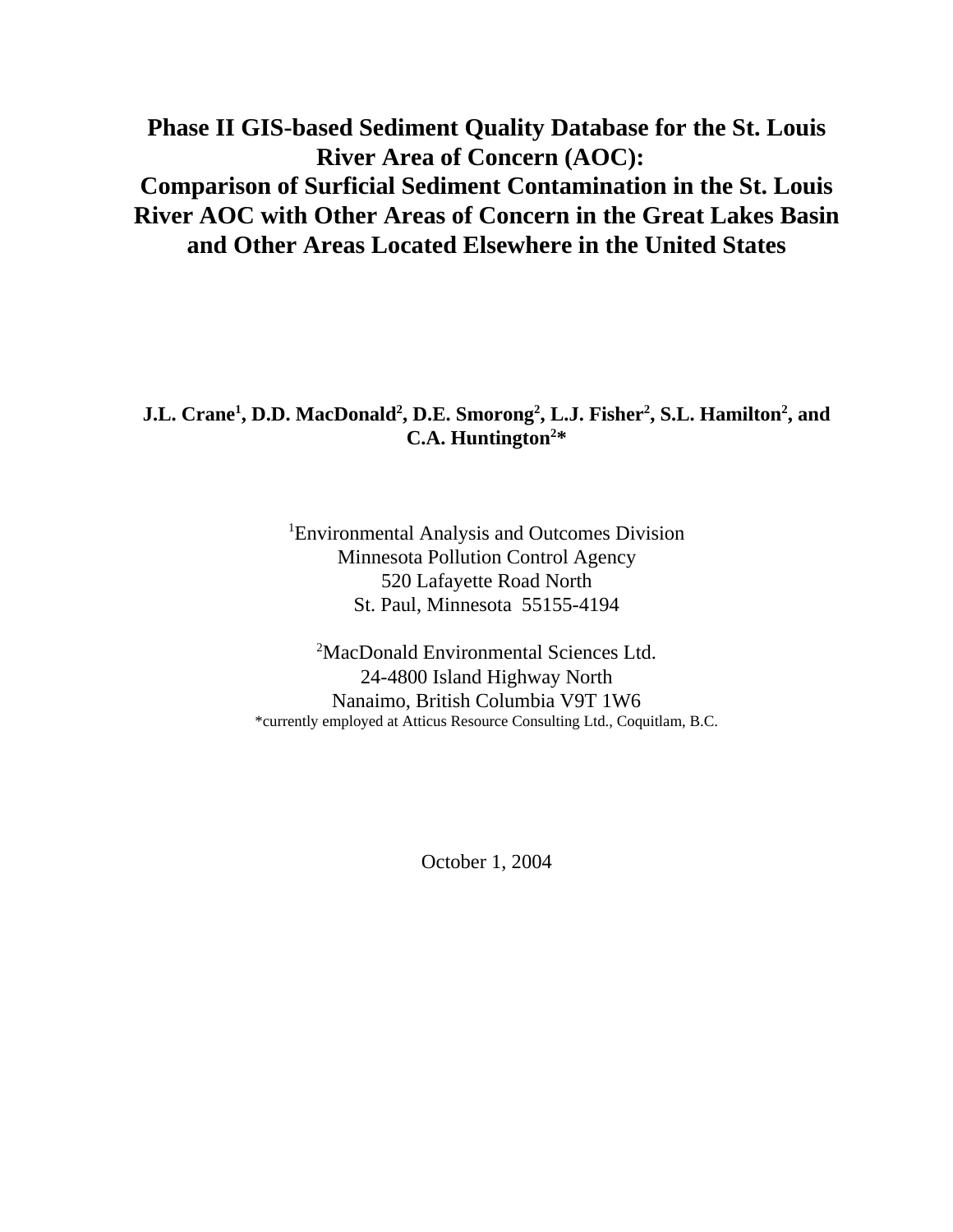### **1.0 Introduction**

The St. Louis River Area of Concern (AOC) is an important transboundary waterway between northeastern Minnesota and northwestern Wisconsin (Figure 1). This AOC contains a number of areas where the concentrations of metals, polycyclic aromatic hydrocarbons (PAHs), polychlorinated biphenyls (PCBs), pesticides, and/or dioxins and furans (PCDDs and PCDFs) are elevated in sediments relative to reference areas. In areas where these substances occur at concentrations sufficient to adversely affect ecological receptors or human health, the sediments are designated as contaminated. The presence of contaminated sediments in this AOC has resulted in a variety of use impairments, including restrictions on dredging, the imposition of fish consumption advisories, and the impairment of benthic habitats for bottom-feeding organisms. In addition, the transport of sediment-derived contaminants to Lake Superior represents a concern for many stakeholders in the region (Crane *et al.* 2000).

The Minnesota Pollution Control Agency (MPCA), Wisconsin Department of Natural Resources (WDNR), Fond du Lac Band, U.S. Army Corps of Engineers, consultants for government agencies and responsible parties, and other federal and academic organizations have conducted a number of investigations to assess sediment quality conditions in the lower St. Louis River AOC, particularly since 1992. As part of the Remedial Action Plan (RAP) process for the St. Louis River AOC, stakeholders identified a need to compile the sediment quality data collected from the St. Louis River in a database format. A matching sediment chemistry and toxicity database was completed in 2000 to support an evaluation of the predictive ability of numerical sediment quality targets (SQTs) in the St. Louis River AOC (Crane *et al.* 2000, 2002a). In 2003, the matching sediment chemistry/toxicity database, as well as additional sediment chemistry, sediment toxicity, bioaccumulation, and physical parameter data collected since 1990 were compiled into the Phase I GIS-based Microsoft<sup>TM</sup> ( $MS<sup>TM</sup>$ ) Access 2000 sediment quality database (Smorong and Crane 2003; Smorong *et al.* 2003). Due to the large amount of post-1990 sediment quality data available for the St. Louis River AOC, funding is being obtained by the MPCA and its collaborators in a phased approach to continue the GISbased sediment quality database. Phase II of the database has recently been completed to include additional sediment quality data from the federal navigation channels and from sites located along the Wisconsin side of this AOC (Smorong and Crane 2004; Smorong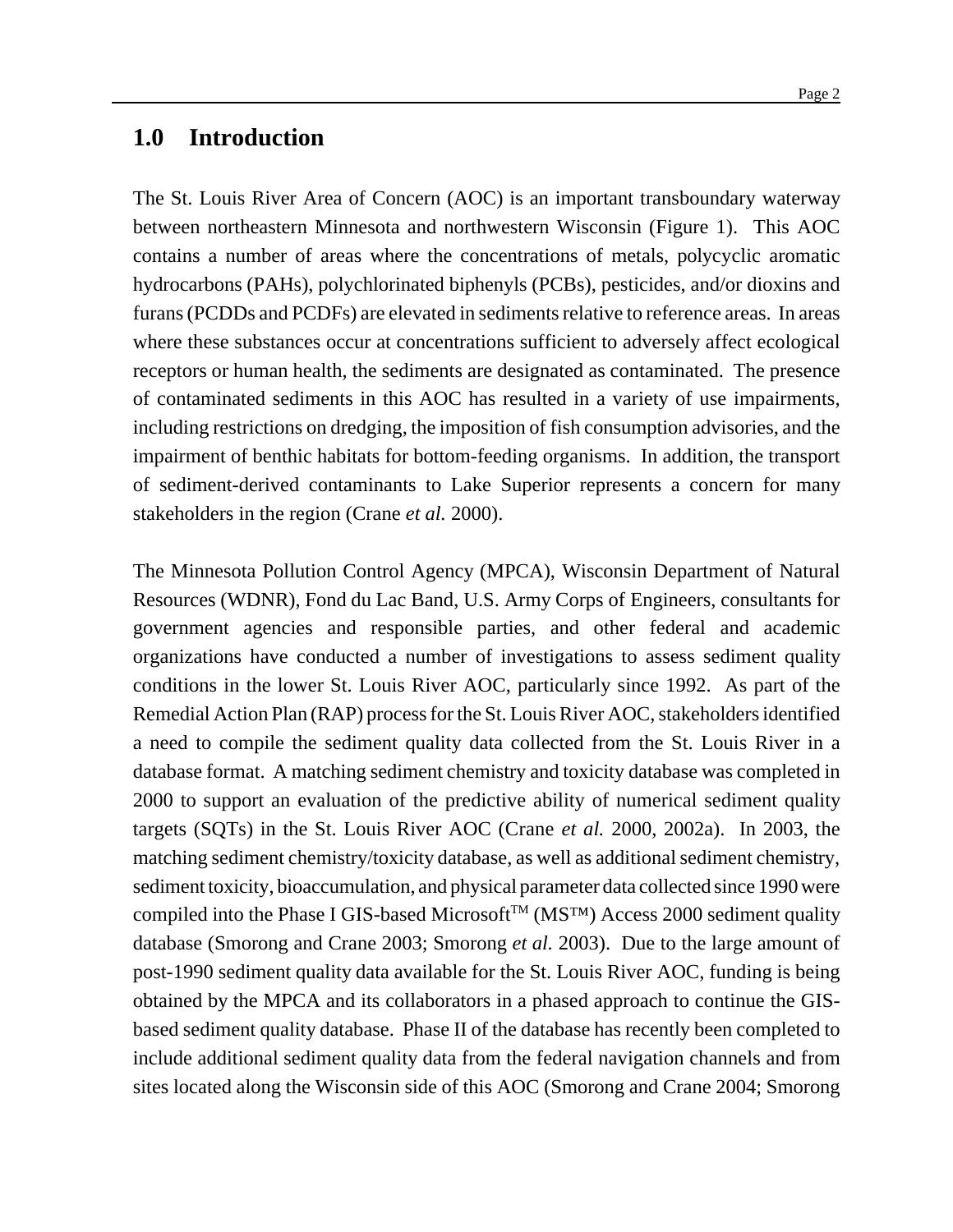*et al.* 2004). The Phase II GIS-based sediment quality database comprises one task of a grant from the U.S. EPA's Great Lakes National Program Office (GLNPO) to develop a comprehensive sediment management plan for the lower St. Louis River AOC (Crane 2004).

With the completion of the Phase II database, an opportunity exists to evaluate the distribution of surficial sediment contaminants within the St. Louis River AOC and to compare these results to the levels of contamination that have been measured at other AOCs in the Great Lakes basin, and in other areas located elsewhere in North America. A similar evaluation was conducted as part of the Phase I GIS-based sediment quality database (MacDonald *et al.* 2003). This memorandum presents the results of analyses that were conducted to facilitate such comparisons and, in so doing, to better understand the severity and potential effects of sediment contamination in the St. Louis River AOC.

# **2.0 Methods**

A step-wise approach was used to compare sediment chemistry data in surficial samples  $(0-30 \text{ cm})$  from the St. Louis River AOC with that in surficial sediments from other AOCs in the Great Lakes basin and other freshwater or estuarine (salinity less than 10 ppt) areas located elsewhere in North America, including:

- Identifying areas of interest;
- Collating the sediment chemistry data;
- Calculating summary statistics for each geographic area;
- Evaluating the distribution of a mixture of sediment contaminants for each area; and,
- Assessing the potential effects of chemicals of potential concern (COPCs) on benthic invertebrates.

Each of these steps is described in the following sections of this technical memorandum.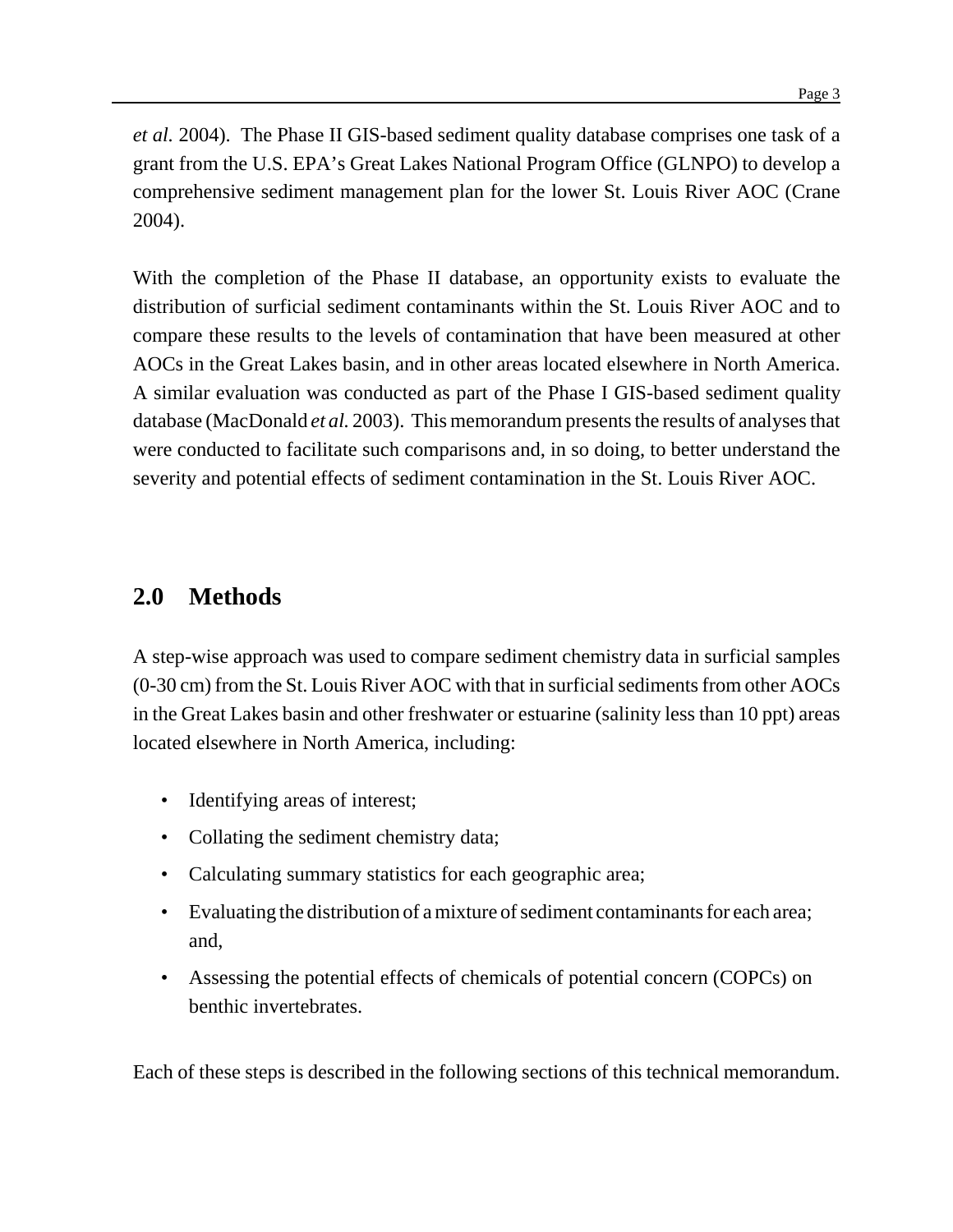#### **2.1 Identification of Areas of Interest**

The first step in the evaluation of the level of chemical contamination of surficial sediments in the St. Louis River AOC involved identifying the geographic areas that had enough sediment sample locations to support data analyses. To identify the geographic areas to be included in the analysis, the information contained in the Phase II GIS-based sediment quality database was screened to identify the areas in the St. Louis River AOC for which sediment chemistry data were available for 20 or more surficial sediment samples. Similarly, the information in the geographically-broader SedTox database (a proprietary database owned by MacDonald Environmental Sciences Ltd. and containing matching sediment chemistry and toxicity data from numerous locations in North America; Ingersoll *et al.* 2001) was screened to identify the areas in the Great Lakes basin and elsewhere in North America for which the required quantity of data were available on the chemical characteristics of surficial sediments. The sediment chemistry data that were included in the SedTox database underwent a similar screening procedure to assess data quality as the data sets included in the Phase II GIS-based sediment quality database.

### **2.2 Collation of Sediment Chemistry Data**

To support subsequent data analyses, the available surficial sediment chemistry data for the selected areas of interest were collated. Since a mixture of chemicals are often present in contaminated sediments, mean probable effect concentration quotients(PEC-Qs) were used as an integrative metric for assessing sediment chemistry and sediment quality in each area. The MPCA has adopted consensus-based probable effect concentrations (PECs) for 28 chemicals as Level II sediment quality targets (SQTs) for the St. Louis River AOC (Crane *et al.* 2000, 2002a). These mean PEC-Qs were calculated using the procedures recommended by USEPA (2000) and outlined in Crane *et al.* (2000, 2002a) for the integration of total PAHs, total PCBs, and selected metals. This procedure differs from the one that was used previously to calculate mean PEC-Qsfor Minnesota Slip in the Duluth Harbor (Crane *et al.* 2002b) and, thus, yields somewhat different results. The mean PEC-Q data for the selected areas of interest were extracted from the two databases and compiled in MS™ Excel spreadsheets to support subsequent data analyses.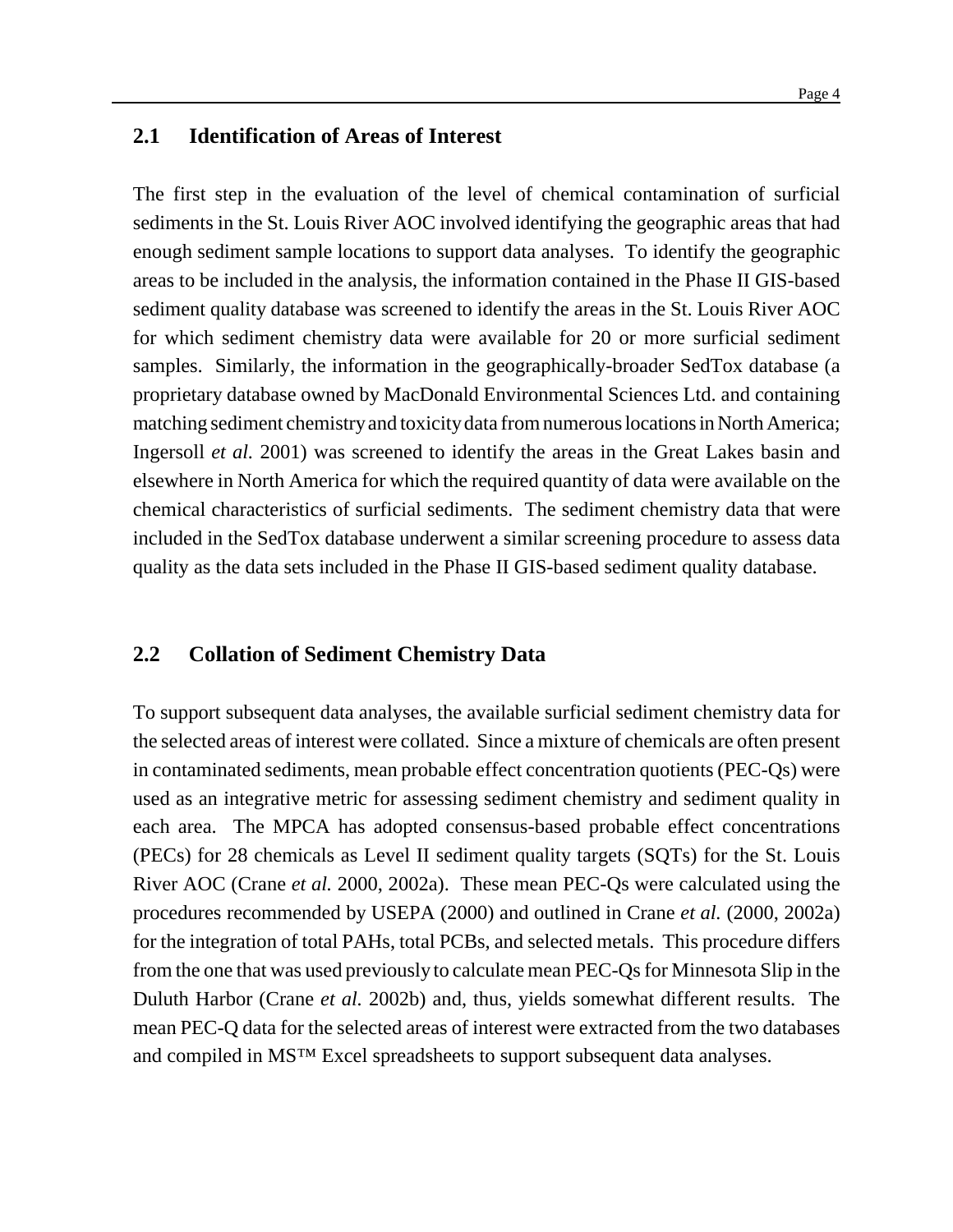#### **2.3 Calculation of Summary Statistics**

The distribution of mean PEC-Qs was determined for the St. Louis River AOC, for other AOCs within the Great Lakes basin, and for other areas located elsewhere in North America. The distributions of mean PEC-Qs were determined for each of the selected areas of interest by calculating a series of summary statistics, including the arithmetic mean and standard deviation, as well as minimum,  $10<sup>th</sup>$  percentile, median,  $90<sup>th</sup>$  percentile, and maximum values. These summary statistics were considered to provide reasonable estimates of the central tendency, variation, and position of the underlying data.

#### **2.4 Evaluation of the Distribution of the Mean PEC-Qs**

In addition to calculating summary statistics, the distribution of the mean PEC-Q data for each of the selected areas of interest was illustrated through the preparation of box and whisker plots and cumulative distribution frequency (CDF) plots. The box and whisker plots were generated using the statistical software program SigmaPlot Version 6. Box and whisker plots present data as a box representing statistical values. The boundary of the box closest to zero indicates the  $25<sup>th</sup>$  percentile, a line within the box marks the median, and the boundary of the box farthest from zero indicates the  $75<sup>th</sup>$  percentile. Whiskers above and below the box indicate the  $10<sup>th</sup>$  and  $90<sup>th</sup>$  percentiles, respectively. The CDF plots were also generated using SigmaPlot Version 6. In these plots, the mean PEC-Q values are the independent variable (x-axis). The number of stations for each area are normalized to 100 (% stations) and represented on the y-axis.

#### **2.5 Assessment of the Potential Effects of Contaminated Sediments**

Sediment-associated contaminants have the potential to adversely affect a variety of aquatic receptors, including microbiota, aquatic plants, benthic invertebrates, and fish. Although the State of Minnesota has not established toxicity thresholds for whole sediments for most of these receptor groups, the MPCA adopted sediment quality targets (i.e., Level I and Level II SQTs) for the St. Louis River AOC that are intended to support assessments of the potential effects of contaminated sediments on benthic invertebrates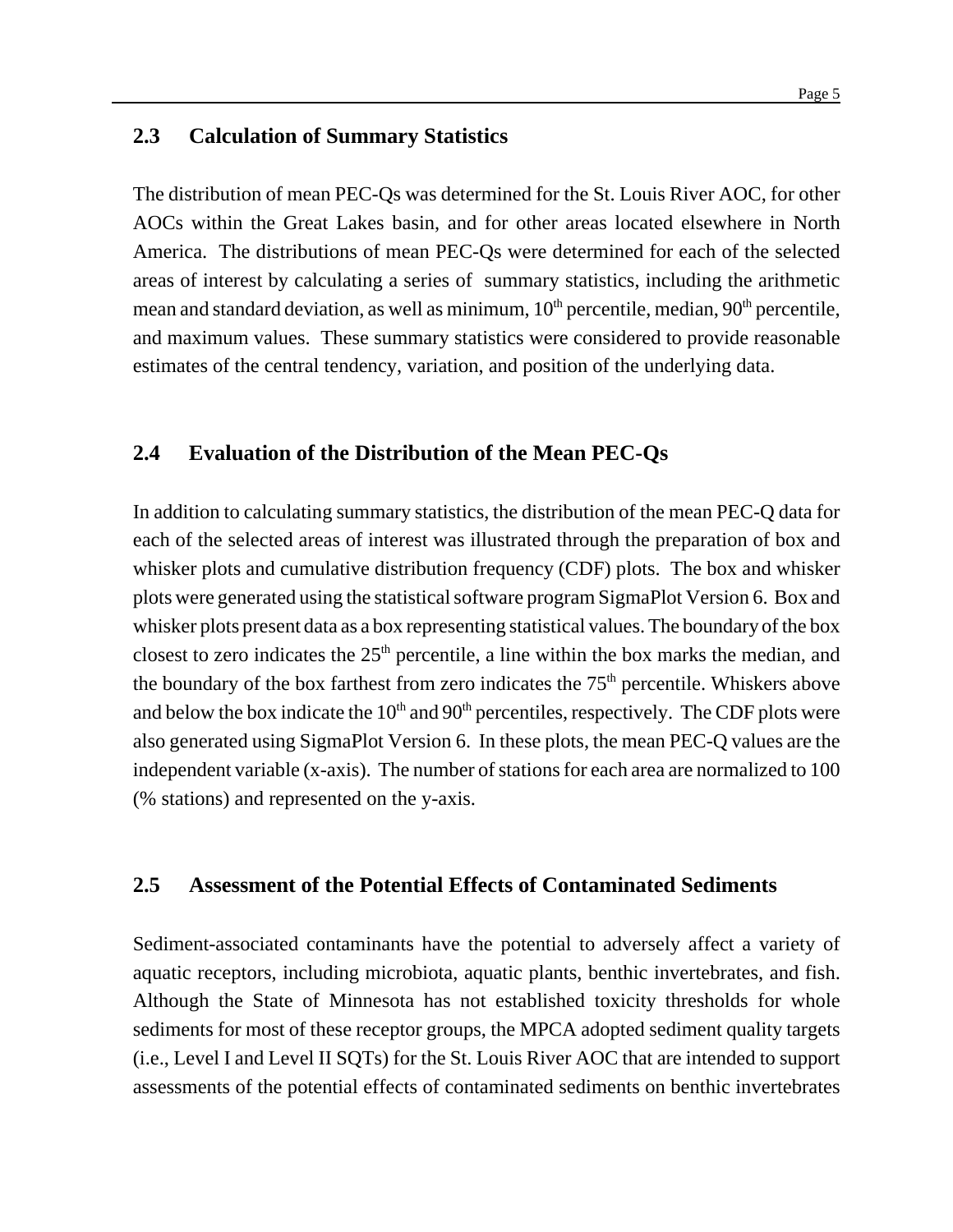(Crane *et al.* 2000, 2002a; Crane and MacDonald 2003). The Level I SQTs are intended to identifycontaminant concentrations below which harmful effects on sediment-dwelling organisms are unlikely to occur. Crane *et al.* (2000) recommended a Level I SQT of 0.1 for mean PEC-Qs. The Level II SQTs are intended to identify contaminant concentrations above which harmful effects on sediment-dwelling organisms are likely to occur frequently or always. Crane *et al.* (2000) recommended a Level II SQT of 0.6 for mean PEC-Qs. These SQTs were used to evaluate the potential effects of contaminated sediments on benthic invertebrates in the selected areas of interest. The Wisconsin Department of Natural Resources has also adopted the consensus-based sediment quality guidelines (MacDonald *et al*. 2000) for which most of the Level I and Level II SQTs are based on. However, they do not distinguish recommended levels of mean PEC-Qs in their guidance (WDNR 2003).

To facilitate the evaluation of the potential for observing adverse effects on benthic invertebrates within the selected areas of interest, the sediment samples for each geographic area were divided into three groups. Samples with mean PEC-Qs below 0.1 were included in a low risk group. Samples with mean PEC-Qs of  $\geq 0.1$  and  $\leq 0.6$  were included in a moderate risk group, while those with mean PEC-Qs of  $> 0.6$  were included in a high risk group. Subsequently, the number of samples in each group and the percentage of the total number of samples available for that area of interest that the number represented were calculated.

## **3.0 Results and Discussion**

#### **3.1 Areas of Interest in the St. Louis River AOC and Elsewhere**

The Phase II MS™ Access 2000 sediment quality database for the St. Louis River AOC contains data on the concentrations of COPCs for a total of 567 surficial sediment samples from 36 reaches within the AOC. Of these reaches, 10 had sufficient data (i.e.,  $> 20$ ) sediment samples) on the chemical characteristics of surficial sediments to support subsequent data analyses, including the Interlake/Duluth Tar Superfund site, Minnesota Slip, Slip C, the embayment encompassing the Western Lake Superior Sanitory District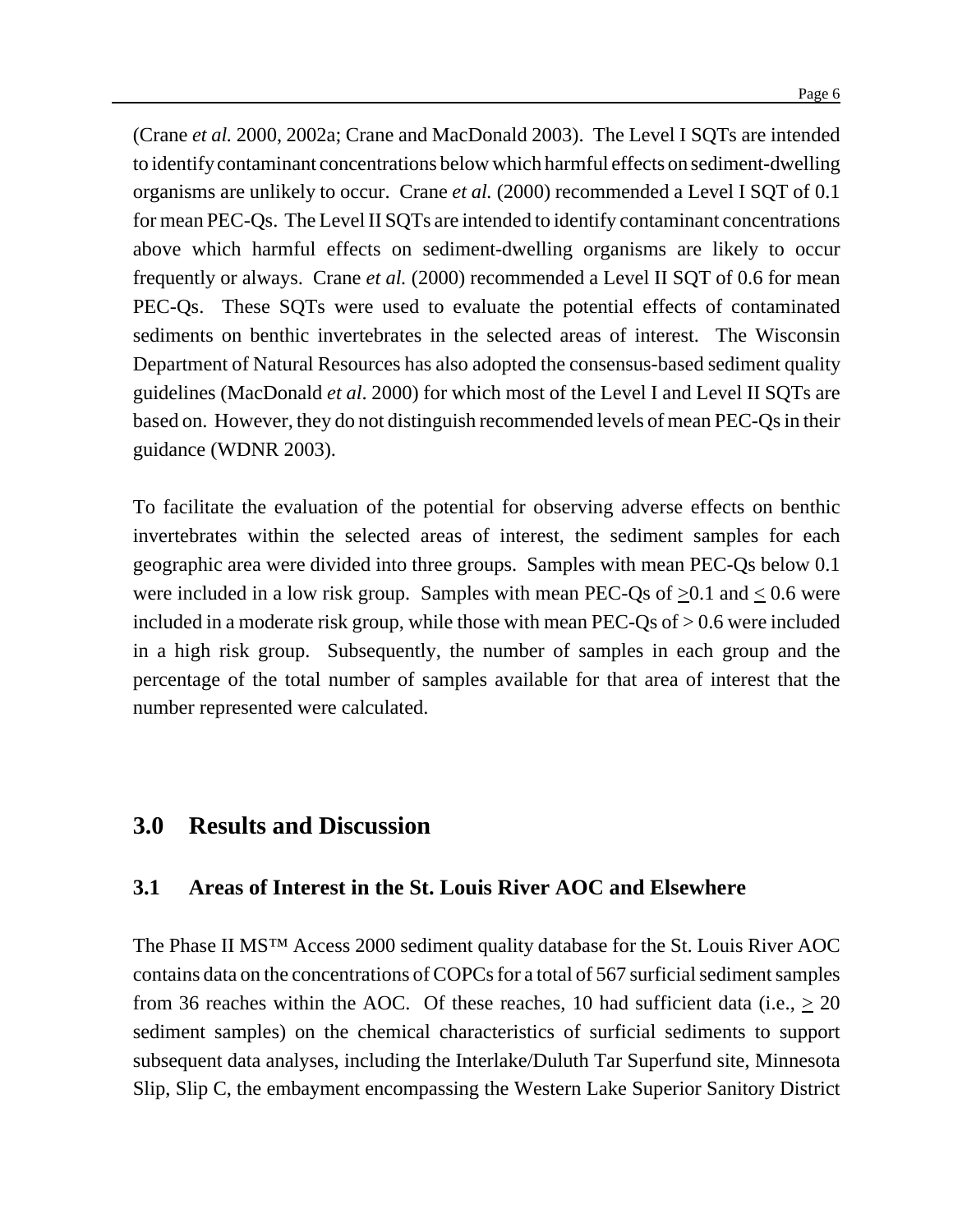(WLSSD) and Coffee and Miller Creeks, lower St. Louis River, Thomson Reservoir, Superior Bay, Koppers Industries Inc. site, Hog Island Inlet/Newton Creek, and Howard's Bay. Insufficient data were available to support the assessment of sediment quality conditions in several other areas of interest that are known or suspected to contain elevated levels of COPCs, including the USS Superfund site, the City of Superior wastewater treatment plant, Fond du Lac Reservoir, and Forbay Reservoir. Additional data from the Minnesota side of the AOC will be added to a subsequent update of the GIS-based database (i.e., Phase III) to be initiated in October 2004. Therefore, the results of the analyses conducted in this investigation should not be considered to provide a comprehensive basis for assessing sediment quality conditions in the St. Louis River AOC. In addition, other sediment quality indicators (e.g., sediment toxicity, benthic invertebrate community structure, tissue chemistry) should also be considered in evaluations of sediment quality.

To provide a basis for comparison with the St. Louis River AOC, the SedTox database was also searched to obtain surficial sediment chemistry data for other AOCs in the Great Lakes basin and for other areas located elsewhere in North America. Based on the screening criteria that were established for this investigation (i.e., availability of surficial sediment chemistry data for at least 20 sediment samples), a total of seven additional Great Lakes AOCs were selected for inclusion in the analyses. These areas of interest included: Grand Calumet River AOC, IN; Maumee River AOC, OH; St. Mary's River AOC, ON and MI; Waukegan Harbor AOC, IL; Cuyahoga River AOC, OH; Oswego River AOC, NY; and St. Clair River AOC, ON and MI. Insufficient data were available for the Sheboygan Harbor AOC to include it in the analysis, once lower quality data were removed from the database. Six areas of interest from outside the Great Lakes basin were also selected for evaluation in this investigation, including: Willamette River, OR; Anacostia River, DC; Calcasieu River, LA; Lower Savannah River, GA; Homestead Air Force Base, FL; and Trinity River, TX.

#### **3.2 Distributions of Sediment Chemistry Data**

The distributions of the sediment chemistry data for the selected areas of interest were evaluated in three ways, including the calculation of summary statistics, the preparation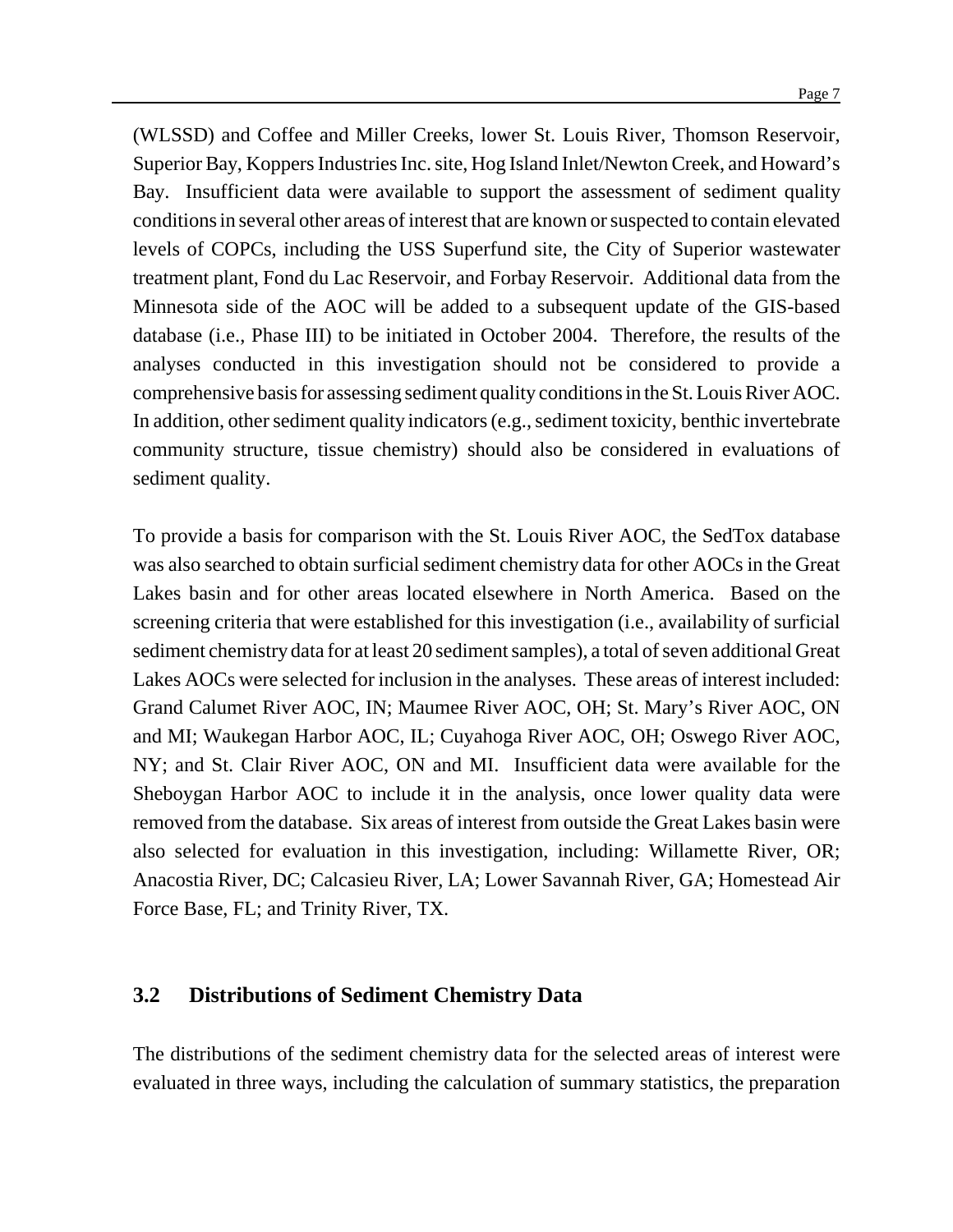of box and whisker plots, and the development of CDF plots. The summary statistics that were used to describe the distribution of mean PEC-Qs for the selected areas of interest within the St. Louis River AOC are presented in Table 1 and plotted in Figure 2 and 3. These results show that, on average, the highest levels of sediment contamination occurred at the Koppers Industries, Inc. site (average and maximum mean PEC-Qs of 109 and 2330, respectively; n=42) and the Interlake/Duluth Tar Superfund site (average and maximum mean PEC-Qs of 7.62 and 72.2, respectively; n=20). Elevated levels of COPCs were also observed in surficial sediments from Minnesota Slip and Slip C [i.e., average mean PEC-Qs of 1.03 (n=39) and 0.553 (n=29), respectively]. Relatively lower average mean PEC-Qs (i.e., 0.137 to 0.342) were measured in the other six areas of interest within the St. Louis River AOC (n=22 to 103). Overall, the mean PEC-Qs for surficial sediments from the St. Louis River AOC averaged 8.68 and ranged from 0.00764 to 2330 (n=567). However, the median of the mean PEC-Q values for the entire AOC was 0.198 (Table 1). As indicated by the high standard deviation in the average mean PEC-Qs for the Koppers Industries Inc. site  $(SD = 390)$  and for the entire St. Louis River AOC  $(SD = 109)$ , contaminant concentrations vary substantially, both within and among reaches. Accordingly, then, these high standard deviations may limit the value of the arithmetic mean as an accurate estimate of central tendency, particularly when multiple areas are being compared. In addition, average values of mean PEC-Qs may not necessarily provide an accurate estimate of the distribution of the data when sediment chemistry data from stratified random and gradient-type designs are included in the data sets for these areas of interest. Therefore, comparisons between the St. Louis River AOC with other areas in the Great Lakes basin and United States will be based on the median of the mean PEC-Qsfor each area.

The levels of COPCs in surficial sediments from AOCs elsewhere in the Great Lakes basin were highly variable (Table 2; Figures 4 and 5). Among the AOCs considered, the greatest range of mean PEC-Qs (0.000636 to 23,800, n=821) was observed in surficial sediments from the Grand Calumet River AOC. Five other AOCs had higher median values of the mean PEC-Qs than observed for the St. Louis River AOC, including the Grand Calumet River AOC (2.49, n=821), St. Mary's River AOC (1.02, n=38), Cuyahoga River AOC (0.939, n=21), Waukegan Harbor AOC (0.518, n=23), and Maumee River AOC (0.278, n=25). The median of the mean PEC-Q values for the St. Clair River AOC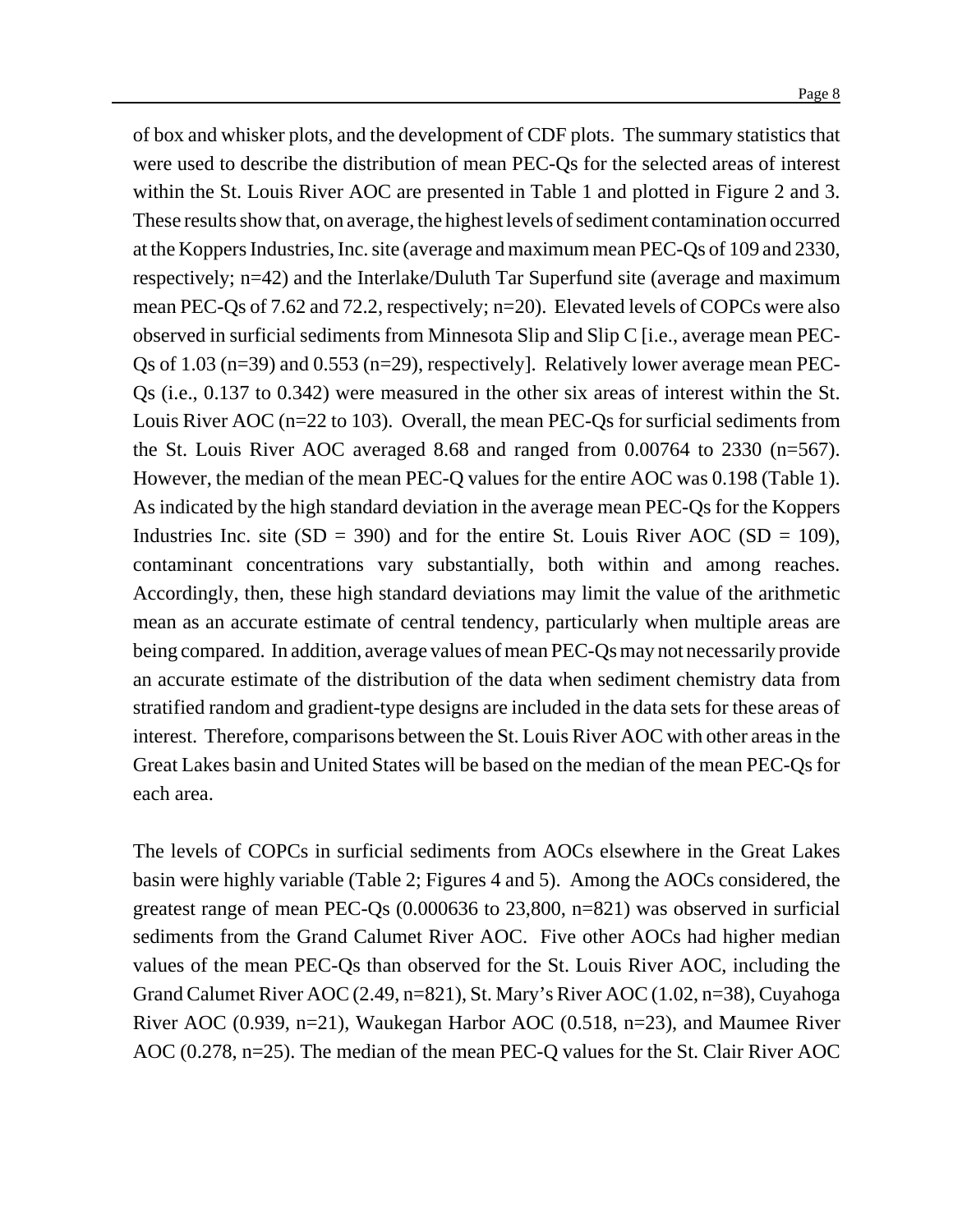$(0.153, n=44)$  and Oswego River AOC  $(0.0763, n=22)$  were lower than for the St. Louis River.

Among the areas of interest located outside the Great Lakes basin, the Willamette River in Oregon showed the greatest range of chemical contamination (Table 3; Figures 6 and 7). Mean PEC-Qs for the surficial sediment samples from this location ranged from 0.00671 to 190 (n=60). The median of the mean PEC-Qs was greater for the Anacostia River, DC (0.517, n=53), Willamette River, OR (0.487, n=60), and Lower Savannah River, GA  $(0.298, n=48)$  than for the St. Louis River AOC  $(0.198, n=567)$ . The other three geographic areas included in this analysis had median values of the mean PEC-Qs that were less than that observed in the St. Louis River AOC, including the Calcasieu River,LA (0.181, n=631), Trinity River, TX (0.166, n=64), and Homestead Airforce Base, FL (0.0865, n=88).

#### **3.3 Potential Effects of Contaminated Sediments on Benthic Invertebrates**

The risks to the benthic invertebrate community posed by exposure to contaminated sediments in the St. Louis River AOC were evaluated using the Level I and Level II SQTs that were adopted for use in Minnesota (Crane *et al.* 2000, 2002a). More specifically, risks to benthic invertebrates were considered to be low if mean PEC-Qs were <0.1, moderate if mean PEC-Qs were between 0.1 and 0.6, and high if mean PEC-Qs were  $>0.6$ . Based on the results of these analyses (Table 4), whole sediment samples collected in the vicinity of the Interlake/Duluth Tar Superfund site and Minnesota Slip appear to pose the highest risks to benthic invertebrates. Approximately 85% and 90% of the samples from the Interlake/Duluth Tar Superfund site and the Minnesota Slip site, respectively, had mean PEC-Qs of >0.6. However, the magnitude of the exceedance of the Level II SQT was more than a factor of ten greater at the Interlake/Duluth Tar Superfund site than for Minnesota Slip. The frequency of high risk samples tended to be lower at the other eight areas considered, ranging from 0% for the Thomson Reservoir and Superior Bay to 57% for the Koppers Industries, Inc. site. Overall, 18% of the surficial sediment samples from the St. Louis River AOC had concentrations of total PAHs (based on the 13 parent low molecular weight and high molecular weight PAHs), total PCBs, and/or metals (i.e., arsenic, cadmium, chromium, copper, lead, nickel, and/or zinc) sufficient to pose high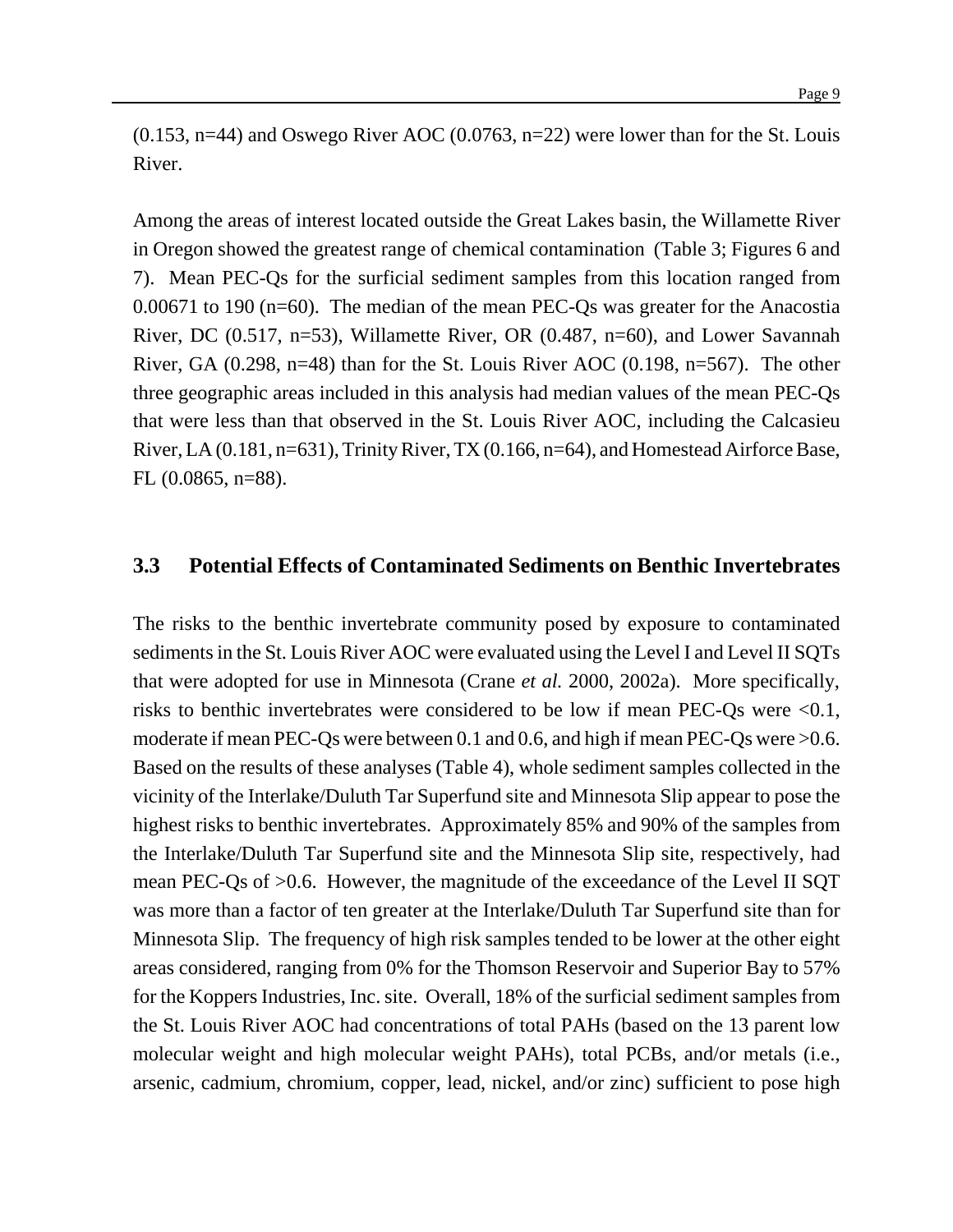risksto benthic invertebrates. The majority (56%) of surficial sediment samples in the St. Louis River AOC were associated with moderate risk to benthic invertebrates, whereas 26% of samples were of low risk to benthic invertebrates (Table 4).

Among the seven GreatLakes AOCs considered, three AOCs had mean PEC-Qs sufficient to pose high risks to benthic invertebrates in at least 60% of the sediment samples collected from each respective site (Table 4). These AOCs included the Cuyahoga River AOC (76% of samples), the Grand Calumet River AOC (70% of samples), and the St. Mary's River AOC (61% of samples). Lower frequencies of high risk samples were observed for the Waukegan Harbor AOC (35% of samples), Maumee River AOC (28% of samples), St. Clair River AOC (5% of samples), and Oswego River AOC (0% of samples). The Oswego River AOC had the greatest percentage of samples (68%) with mean PEC-Qs <0.1, followed by the St. Clair River AOC (25%). The frequency of low, moderate, and high risk samples in the St. Clair River AOC was the most similar of the other Great Lakes AOCs to the distribution observed in the St. Louis River AOC.

Among the areas located elsewhere in the United States, the frequency of high risk samples tended to be lower than was observed for the other Great Lakes AOCs (Table 4). The highest frequency of high risk samples was observed for the Anacostia River (40% of samples) and the Willamette River (43% of samples). The potential for observing adverse effects was much lower for the other four areas considered, ranging from 0% high risk samples for the Trinity River and Lower Savannah River to 8% high risk samples for the Homestead Airforce Base. Of the six areas considered, only the Anacostia River and Willamette River had frequencies of high risk samples higher than the frequency that was determined for the St. Louis River AOC. Homestead Airforce Base had the greatest percentage of samples with mean PEC-Qs  $\langle 0.1 \rangle$  (i.e., 56%), followed by the Calcasieu River (18%). Over 50% of the samples at five of the six geographic areas considered had surficial sediments that were sufficiently contaminated to pose a moderate risk to benthic invertebrates.

While these statistical analyses provide a useful screening assessment of sediment quality conditions in the surficial sediments of numerous areas in North America, these analyses must be considered in the context of the following uncertainties: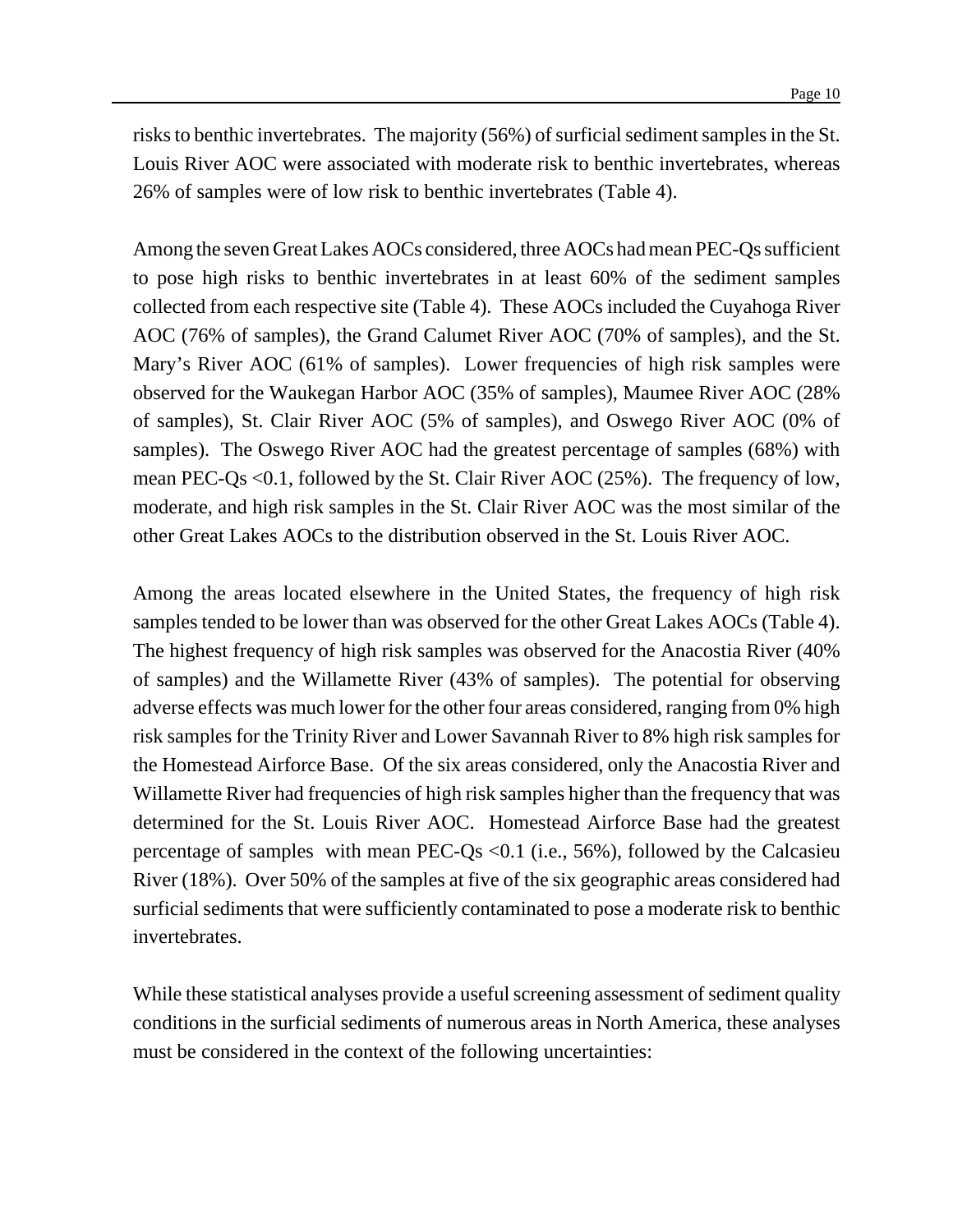- The databases used for these analyses were not inclusive of all the surficial sediment chemistry data available for the areas of interest, but were nevertheless assumed to be representative of the available data. Therefore, these analyses should be updated as the GIS-based sediment quality database for the St. Louis River AOC and the SedTox databases are updated and expanded. In addition, similar analyses could be done using the GIS-based sediment quality database and the U.S. EPA's National Sediment Inventory when it becomes publicly available.
- The mean PEC-Qs may not include all COPCs for a particular area. For example, diesel range organics and a number of other PAHs contribute to ecological risk at the Hog Island Inlet/Newton Creek site in the St. Louis River AOC (SEH Inc. 2003a,b), and mercury is an important COPC at many contaminated sediment sites across North America.
- Use of the mean PEC-Qs should take into consideration variations in physical, chemical, and biological factors in the sediment environment that may complicate and introduce uncertainty into their use. For example, certain chemicals can be present in relatively unavailable forms (such as in slag, paint chips, and tar). Use of the mean PEC-Qs may not be applicable in depositional wetlands (due to high organic matter and sulfides), oil and gas production environments, in highly modified depositional systems, and in nondepositional and erosional systems (Wenning and Ingersoll 2002).
- Sediments are often heterogeneous, resulting in patchy distributions of contaminants, grain size, sulfide levels, and organic carbon type at varying levels of scale.
- Use of the mean PEC-Qs is enhanced when considered as part of a weight-ofevidence approach that includes other sediment quality indicators, such as sediment chemistry and geochemical characteristics, sediment toxicity, and benthic invertebrate community structure.
- Due to uncertainties associated with bioavailability, there is not a 100% certainty that samples with mean PEC-Qs exceeding 0.6 will actually be toxic to sediment-dwelling organisms. Rather, the probability of observing chronic toxicity to amphipods (*Hyalella azteca*) in 28-day exposures is greater than 50% when mean PEC-Qs exceed a mean PEC-Q of 0.63 (USEPA 2000; Ingersoll *et al.* 2001). In the St. Louis River AOC, the incidence of toxicity to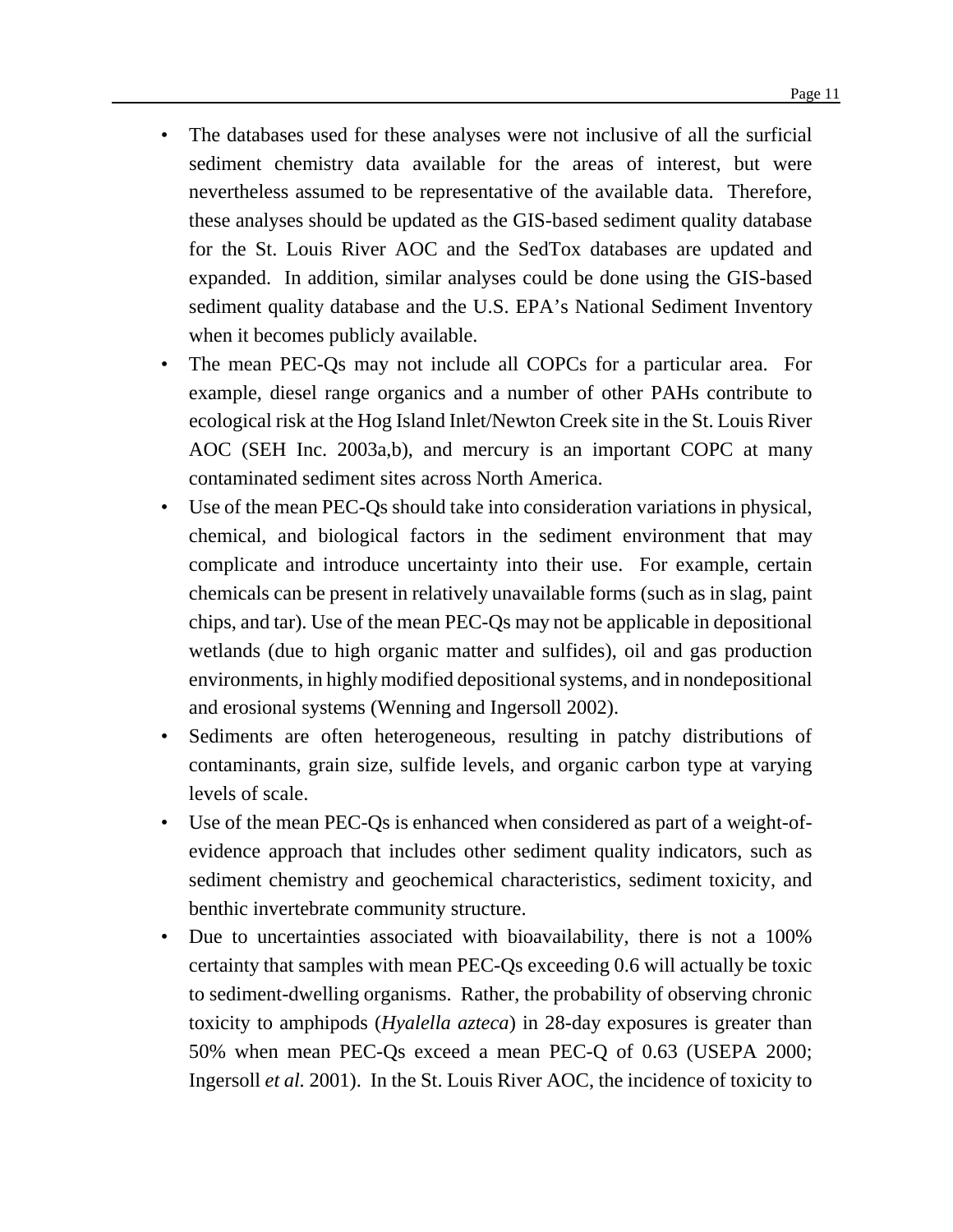amphipods and midges (conducted as separate 10-day sediment toxicity tests) was found to increase as the mean PEC-Q ranges increased (Crane *et al.* 2002a).

None of the aforementioned factors, though, preclude the general application of the mean PEC-Qs to the analyses conducted in this assessment.

## **4.0 Conclusions**

The available surficial sediment chemistry data from the St. Louis River AOC, other AOCs in the Great Lakes basin, and other geographic areas in North America were queried, compiled, and compared from two different sediment quality databases. To facilitate comparisons of these data, mean PEC-Qs were calculated for each surficial sediment sample represented in the Phase II GIS-based sediment quality database for the St. Louis River AOC and in the SedTox database. The results of this evaluation indicated that sediment quality conditions in the St. Louis River AOC varied widely. Twenty-six percent of samples in the St. Louis River AOC were associated with low risk (i.e., mean PEC-Qs of <0.1), 56% of samples were associated with moderate risk (i.e., mean PEC-Qs of 0.1 to 0.6), and 18% of samples were associated with high risk to sediment-dwelling organisms (i.e., mean PEC-Qs of  $>0.6$ ). Among the reaches for which sufficient data were available to conduct data analyses, the Interlake/Duluth Tar Superfund site and Minnesota Slip had the highest levels of contamination, primarily from PAHs. More than 80% of the samples collected at each site exceeded the mean PEC-Qs of 0.6, indicating that contaminated surficial sediments pose high risks to the benthic invertebrate community at both sites. Slip C and the Koppers Industries, Inc. site also had relatively high frequencies of exceedence of the Level II SQT (i.e., 34% and 57%, respectively).

Among the Great Lakes AOCs that were considered, the highest levels of chemical contamination were observed in surficial sediments from the Grand Calumet River AOC. While the median of the mean PEC-Q values were much higher at this AOC than at the other AOCsincluded in this assessment, conditions sufficient to adversely affect sedimentdwelling organisms (i.e., mean PEC-Qs >0.6) were frequently observed in many of the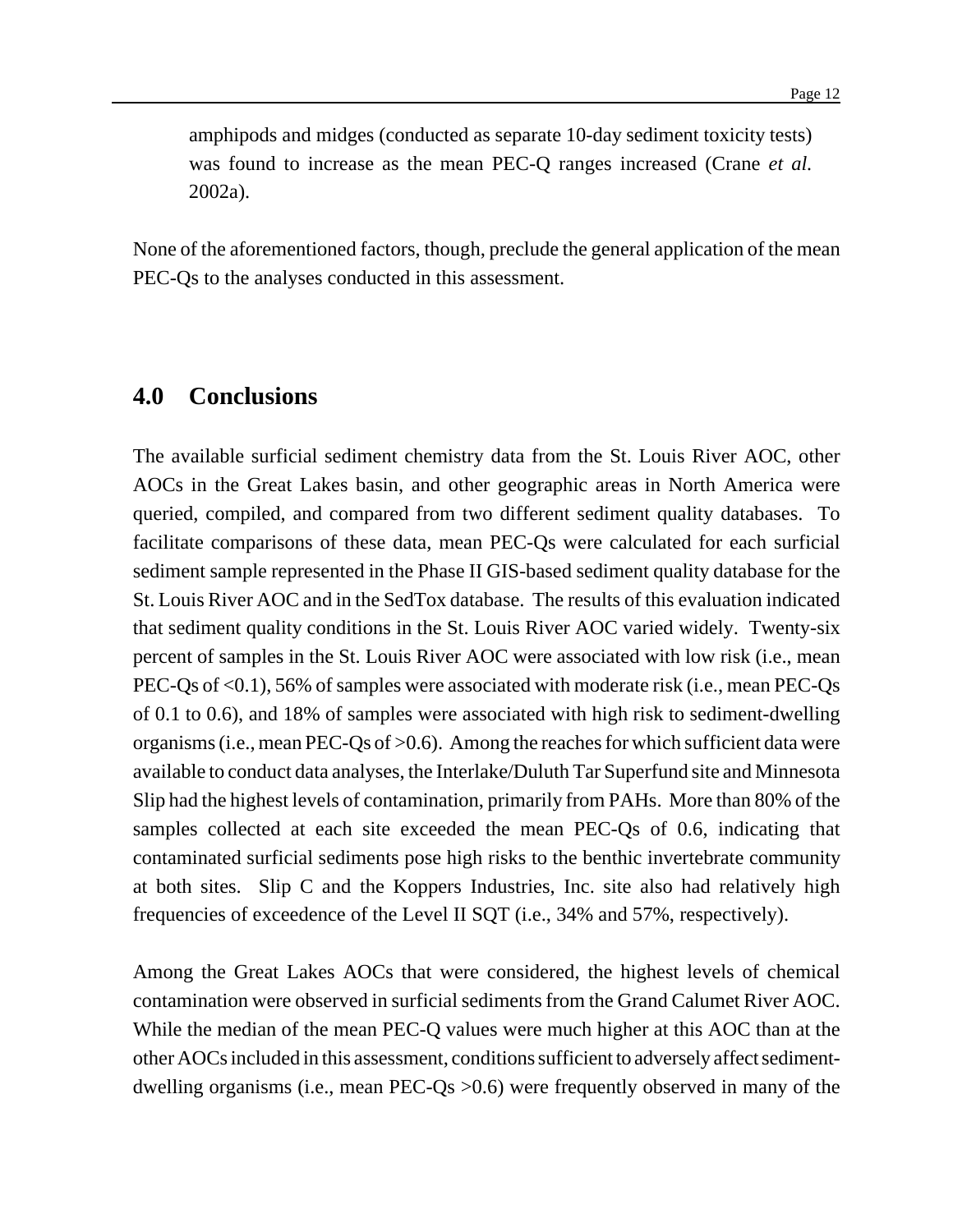AOCs considered, except for the St. Clair River and Oswego River AOCs. Based on the median of the mean PEC-Q values calculated, the St. Louis River AOC ranked sixth in terms of chemical contamination among the eight AOCs considered in this analysis.

Among the six other geographic areas in the United States that were considered in this analysis, the highest levels of contamination were observed in sedimentsamplesfrom the Willamette River, OR. Much lower levels of contamination were observed at the five other sites. Based on the median of the mean PEC-Q values calculated, the St. Louis River AOC ranked fourth in terms of chemical contamination among the areas located outside the Great Lakes basin. When both the Great Lakes AOCs and other areas in the United States were considered, the St. Louis River AOC ranked ninth highest among the 14 areas in terms of the medians of the mean PEC-Q values.

The statistical evaluation conducted for this study provided a useful comparison of sediment quality conditions, in the form of mean PEC-Qs, between the St. Louis River AOC and other AOCs in the Great Lakes basin and the rest of the United States. Interpretation of the results of this screening assessment should be made in the context of the uncertainties identified for this analysis. As additional updates are made to the GISbased sediment quality database for the St. Louis River AOC and other national and North American sediment quality databases, similar analyses may be conducted to compare sediment quality conditions between sites.

## **5.0 Acknowledgments**

Financial support for this project was provided by the U.S. Environmental Protection Agency's Great Lakes National Program Office (GLNPO), Chicago, IL, through grant number GL97540401-2. Brian Fredrickson (MPCA) was the grant manager for this grant, whereas Scott Cieniawski and Scott Ireland were the successive GLNPO project officers for this work. MacDonald Environmental Sciences Ltd.'s work was funded through a professional and technical services contract with the State of Minnesota. The views expressed herein are those of the authors and do not necessarily reflect the views of the MPCA or U.S. EPA.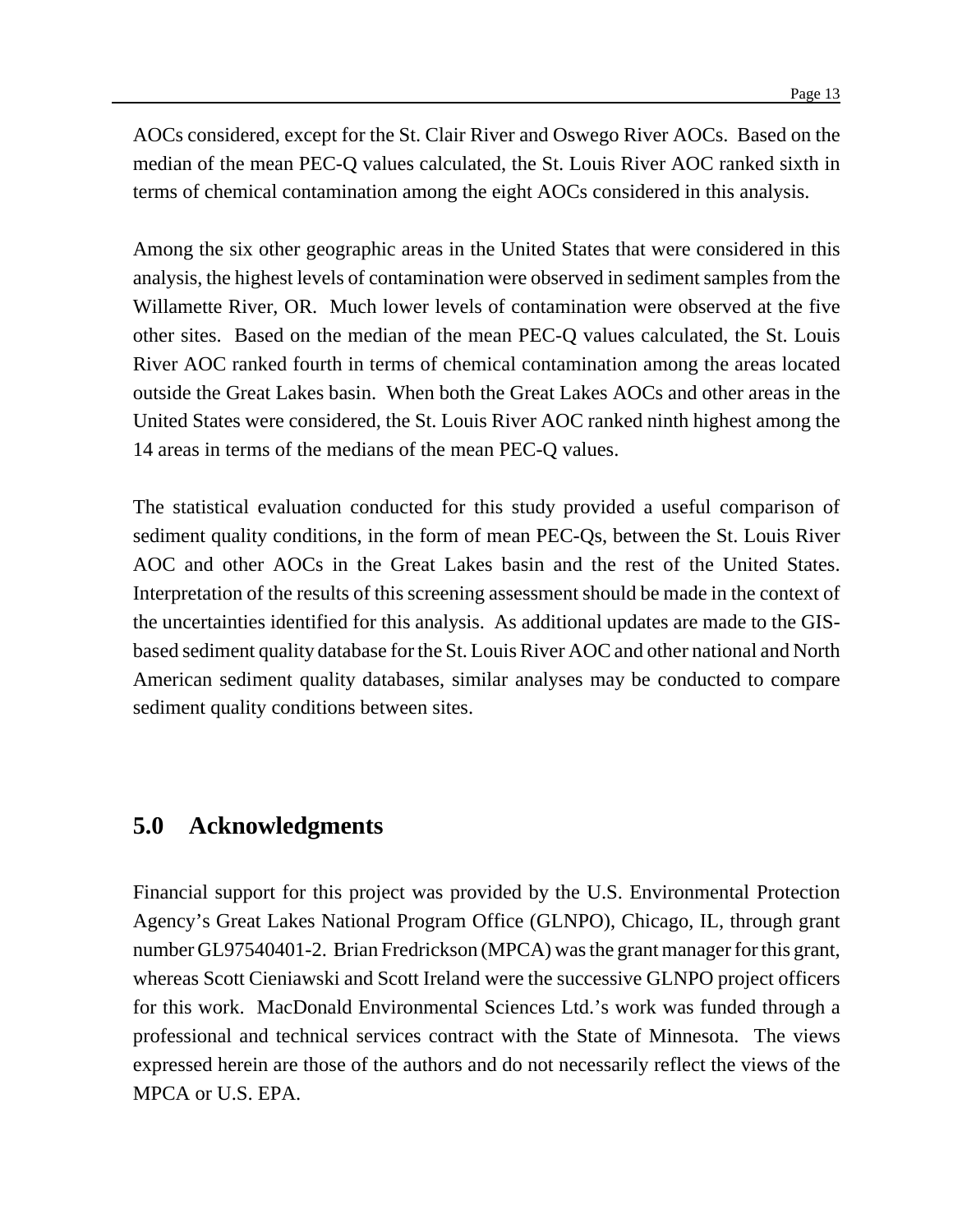## **6.0 References**

- Crane, J.L. 2004. Quality assurance project plan (QAPP): Phase II GIS-based sediment quality database for the St. Louis River Area of Concern. Environmental Outcomes Division. Minnesota Pollution Control Agency. St. Paul, Minnesota. (http://www.pca.state.mn.us/water/sediments/qapp-phase2.pdf)
- Crane, J.L. and D.D. MacDonald. 2003. Applications of numerical sediment quality targets for assessing sediment quality conditions in the St. Louis River Area of Concern. Environmental Management 32:128-140.
- Crane, J.L., D.D. MacDonald, C.G. Ingersoll, D.E. Smorong, R.A. Lindskoog, C.G. Severn, T.A. Berger, and L.J. Field. 2000. Development of a framework for evaluating numerical sediment quality targets and sediment contamination in the St. Louis River Area of Concern. EPA 905-R-00-008. Great Lakes National Program Office. United States Environmental Protection Agency. Chicago, Illinois. (http://www.pca.state.mn.us/water/sediments/sqt-slraoc.pdf)
- Crane, J.L., D.D. MacDonald, C.G. Ingersoll, D.E. Smorong, R.A. Lindskoog, C.G. Severn, T.A. Berger, and L.J. Field. 2002a. Evaluation of numerical sediment quality targets for the St. Louis River Area of Concern. Archives of Environmental Contamination and Toxicology 43:1-10.
- Crane, J.L., D.E. Smorong, D.A. Pillard, and D.D. MacDonald. 2002b. Sediment remediation scoping project in Minnesota Slip, Duluth Harbor. EPA-905-R-02-002. Great Lakes National Program Office. United States Environmental Protection Agency. Chicago, Illinois.

(http://www.pca.state.mn.us/water/sediments/mnslipreport.pdf)

Ingersoll C.G., D.D. MacDonald, N. Wang, J.L. Crane, L.J. Field, P.S. Haverland, N.E. Kemble, R.A. Lindskoog, C.G. Severn, and D.E. Smorong. 2001. Predictions of sediment toxicity using consensus-based freshwater sediment quality guidelines. Archives of Environmental Contamination and Toxicology 41:8-21.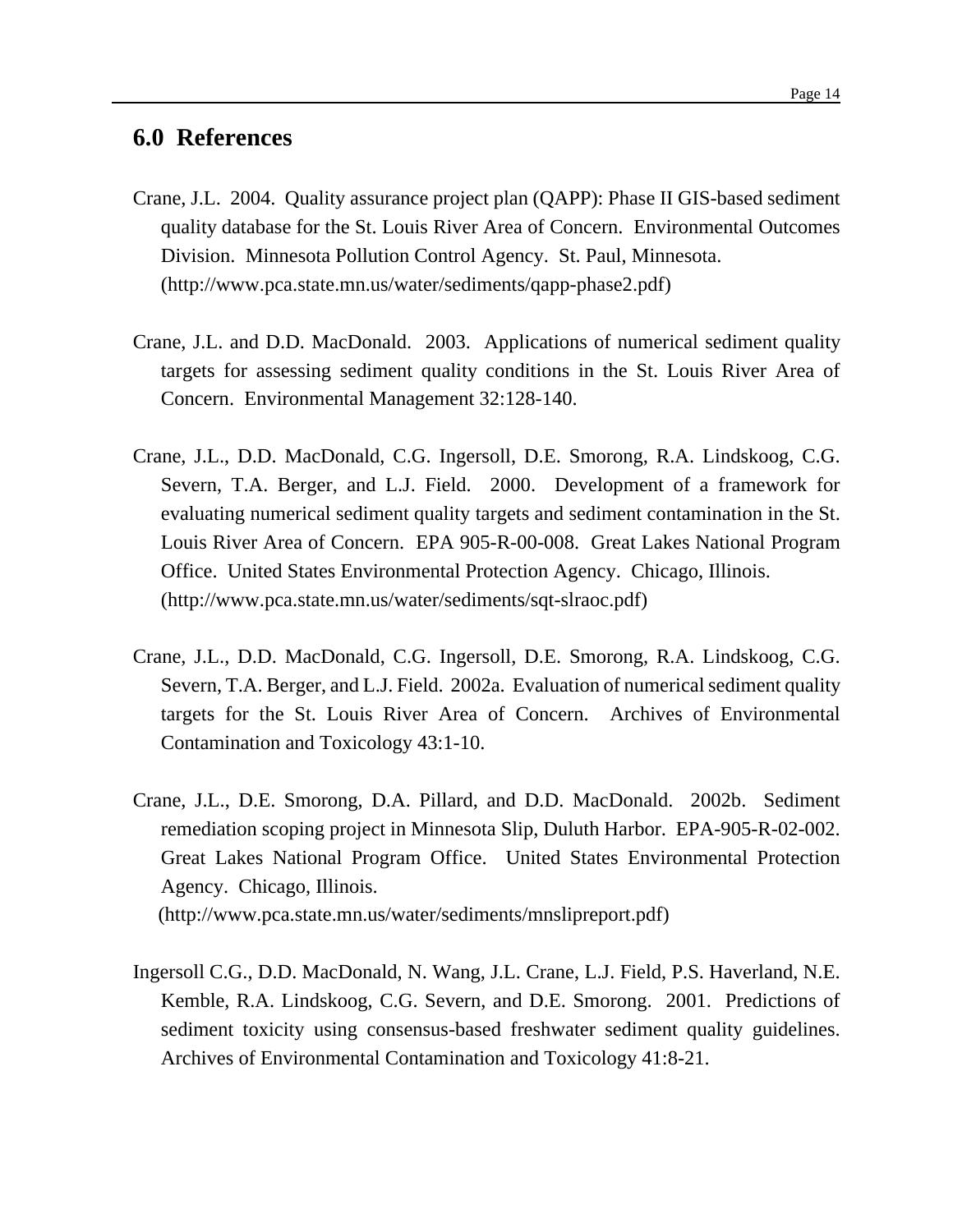- MacDonald, D.D., C.G. Ingersoll, and T.A. Berger. 2000. Development and evaluation of consensus-based sediment quality guidelines for freshwater ecosystems. Archives of Environmental Contamination and Toxicology 39:20-31.
- MacDonald, D.D., D.E. Smorong, L.J. Fisher, and C.A. Huntington. 2003. Comparison of levels of contamination in the St. Louis River Area of Concern with other Areas of Concern in the Great Lakes basin and other areas located elsewhere in North America Prepared by MacDonald Environmental Sciences Ltd. Nanaimo, British Columbia. Prepared for Minnesota Pollution Control Agency. St. Paul, Minnesota.
- SEH Inc. 2003a. Remedial investigation report. Newton Creek, Douglas County, Wisconsin. Prepared by Short Elliott Hendrickson Inc., Chippewa Falls, Wisconsin. Prepared for Wisconsin Department of Natural Resources. Bureau of Remediation and Redevelopment. Superior, Wisconsin.
- SEH Inc. 2003b. Site investigation report. Hog Island Inlet, City of Superior, Douglas County, Wisconsin. Prepared by Short Elliott Hendrickson Inc. Chippewa Falls, Wisconsin. Prepared for Wisconsin Department of Natural Resources. Bureau of Remediation and Redevelopment. Superior, Wisconsin.
- Smorong, D.E. and J.L. Crane. 2003. GIS-based sediment quality database for the St. Louis River Area of Concern (AOC). Help section for database users. MacDonald Environmental Sciences Ltd. Nanaimo, British Columbia. Minnesota Pollution Control Agency. St. Paul, Minnesota. (http://www.pca.state.mn.us/water/sediments/gis-help-database.pdf)
- Smorong, D.E. and J.L. Crane. 2004. Phase II GIS-based sediment quality database for the St. Louis River Area of Concern (AOC). Help section for database users. MacDonald Environmental Sciences Ltd. Nanaimo, British Columbia. Minnesota Pollution Control Agency. St. Paul, Minnesota.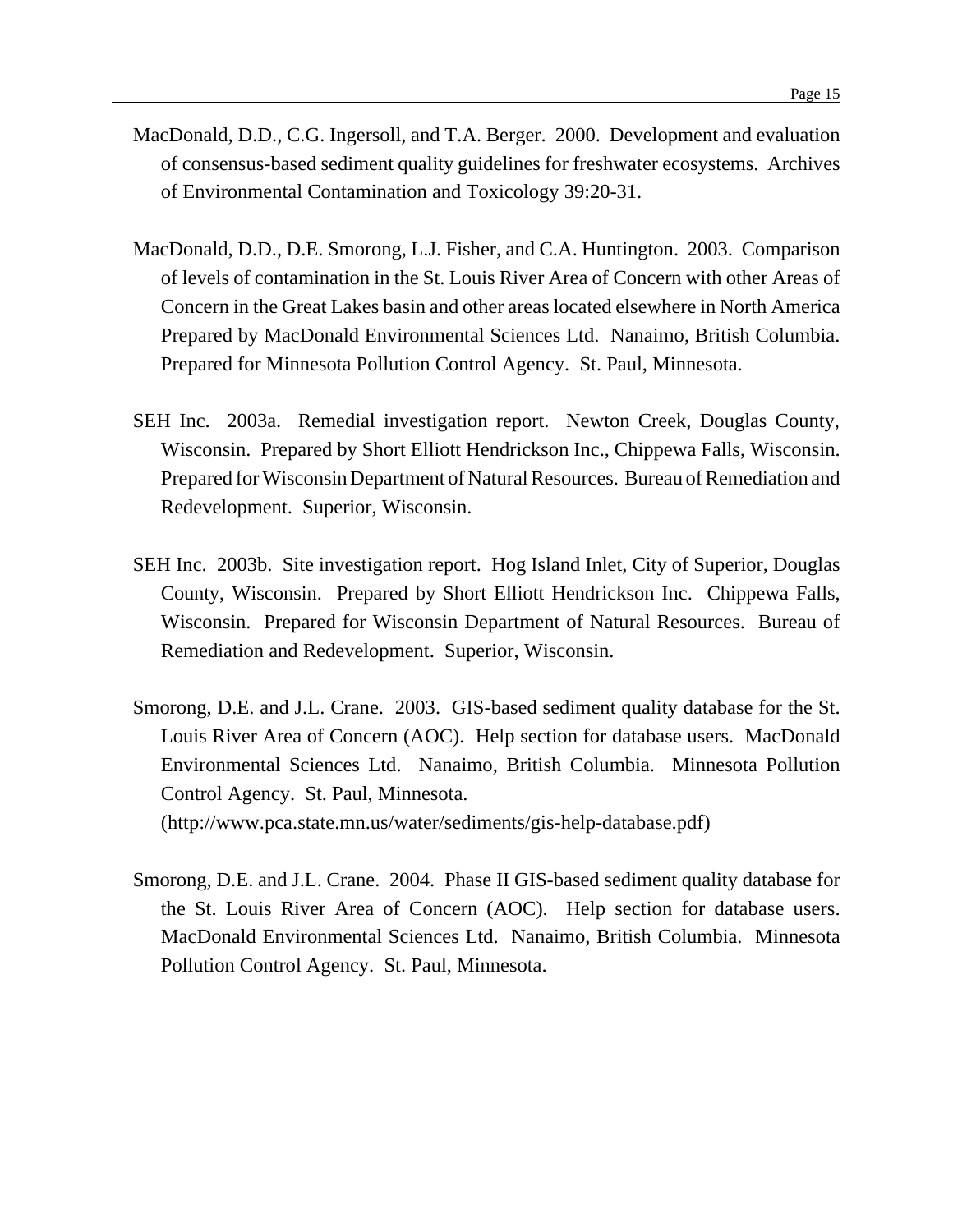- Smorong, D.E., C.L. Mackenzie, J.L. Crane, and D.D. MacDonald. 2003. GIS-based sediment quality database for the St. Louis River Area of Concern (AOC). Technical documentation. Prepared by MacDonald Environmental Sciences Ltd. Nanaimo, British Columbia. Minnesota Pollution Control Agency. St. Paul, Minnesota.
- Smorong, D.E., C.L. Mackenzie, J.L. Crane, D.D. MacDonald, L.J. Fisher, and C.A. Huntington. 2004. Phase II GIS-based sediment quality database for the St. Louis River Area ofConcern (AOC). Technical documentation. MacDonald Environmental Sciences Ltd. Nanaimo, British Columbia. Minnesota Pollution Control Agency. St. Paul, Minnesota.
- USEPA (United States Environmental Protection Agency). 2000. Prediction of sediment toxicity using consensus-based freshwater sediment quality guidelines. EPA 905-R-00-007. Great Lakes National Program Office. United States Environmental Protection Agency. Chicago, Illinois.
- Wenning, R.J. and C.G. Ingersoll. 2002. Summary of the SETAC Pellston workshop on the use of sediment quality guidelines and related tools for the assessment of contaminated sediments; 17-22 August 2002, Fairmont, Montana. Society of Environmental Toxicology and Chemistry (SETAC): Pensacola, Florida. 44 pp. (http://206.63.61.100/htdocs/files/SQGSummary.pdf)
- Wisconsin Department of Natural Resources. 2003. Consensus-based sediment quality guidelines. Recommendations for use and application. Interim guidance. WT-732 2003. Contaminated Sediment Team. Wisconsin Department of Natural Resources. Madison,Wisconsin. (http://dnr.wi.gov/org/aw/rr/technical/cbsqg\_interim\_final.pdf)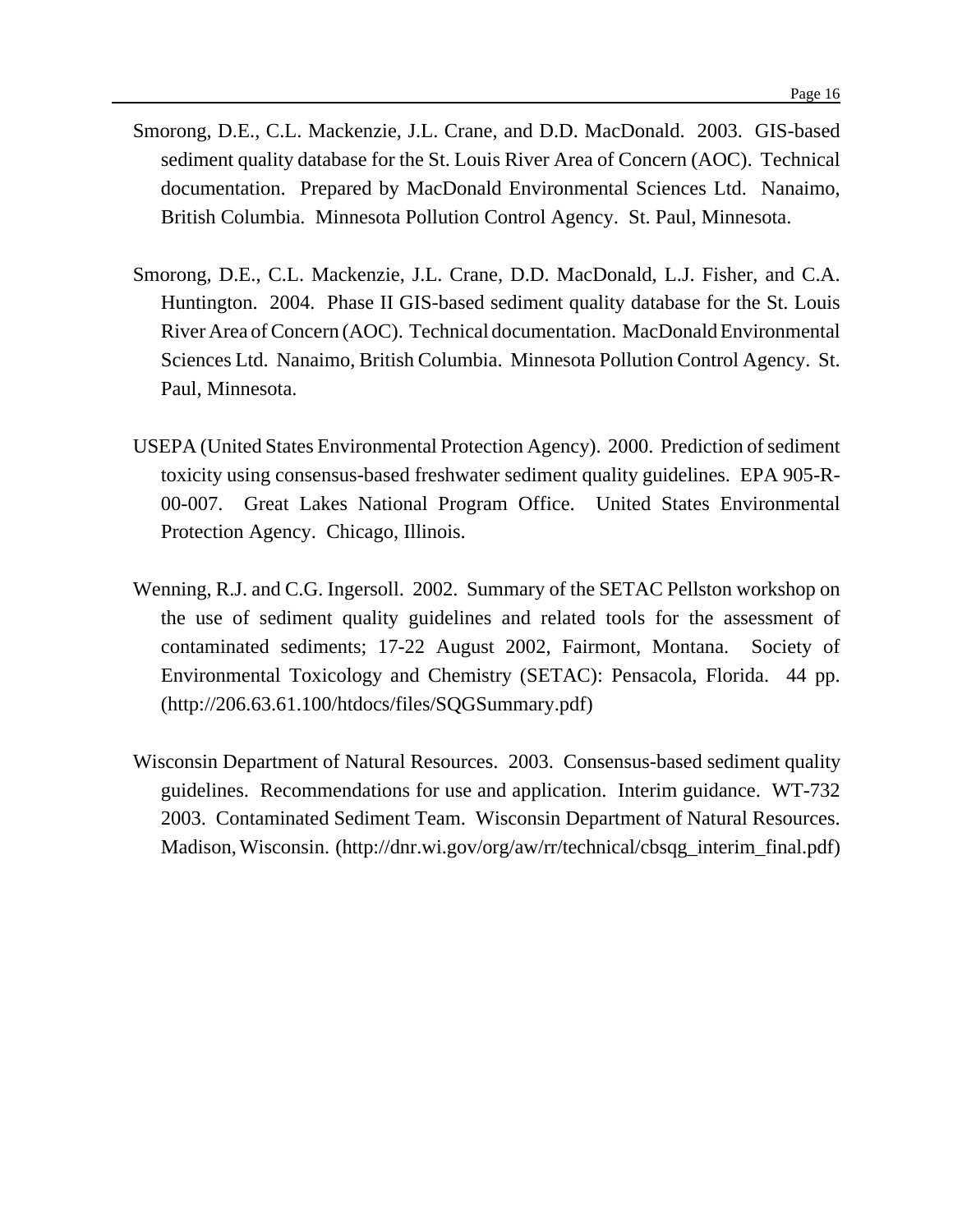**Table 1. Distribution of mean PEC-Qs in surficial sediments for selected areas in the St. Louis River Area of Concern (AOC).**

| <b>Reach/Site</b>                              | $\mathbf n$ | <b>Arithmetic</b><br>Mean | <b>Standard</b><br><b>Deviation</b> | <b>Minimum</b> | 10 <sub>th</sub><br>percentile | <b>Median</b> | 90th<br>percentile | <b>Maximum</b> |
|------------------------------------------------|-------------|---------------------------|-------------------------------------|----------------|--------------------------------|---------------|--------------------|----------------|
| Koppers Industries Inc. Site                   | 42          | 109                       | 390                                 | 0.0432         | 0.0574                         | 1.91          | 197                | 2330           |
| Interlake/Duluth Tar Superfund Site            | 20          | 7.62                      | 16.6                                | 0.249          | 0.536                          | 1.40          | 16.8               | 72.2           |
| Minnesota Slip                                 | 39          | 1.03                      | 0.402                               | 0.147          | 0.630                          | 0.988         | 1.56               | 1.89           |
| Slip C                                         | 29          | 0.553                     | 0.393                               | 0.0571         | 0.130                          | 0.496         | 1.11               | 1.52           |
| Howard's Bay                                   | 34          | 0.342                     | 0.151                               | 0.0644         | 0.159                          | 0.340         | 0.529              | 0.686          |
| WLSSD, Miller Creek and Coffee Creek Embayment | 27          | 0.331                     | 0.167                               | 0.0595         | 0.122                          | 0.335         | 0.475              | 0.760          |
| Lower St. Louis River                          | 31          | 0.328                     | 0.672                               | 0.0113         | 0.0460                         | 0.148         | 0.484              | 3.78           |
| Hog Island Inlet/Newton Creek                  | 103         | 0.280                     | 0.260                               | 0.00764        | 0.0749                         | 0.236         | 0.455              | 1.62           |
| Superior Bay                                   | 59          | 0.152                     | 0.0978                              | 0.00942        | 0.0237                         | 0.153         | 0.276              | 0.397          |
| <b>Thomson Reservoir</b>                       | 22          | 0.137                     | 0.0423                              | 0.0772         | 0.0858                         | 0.146         | 0.170              | 0.261          |
| St. Louis River AOC                            | 567         | 8.68                      | 109                                 | 0.00764        | 0.0473                         | 0.198         | 1.21               | 2330           |

WLSSD = Western Lake Superior Sanitary District.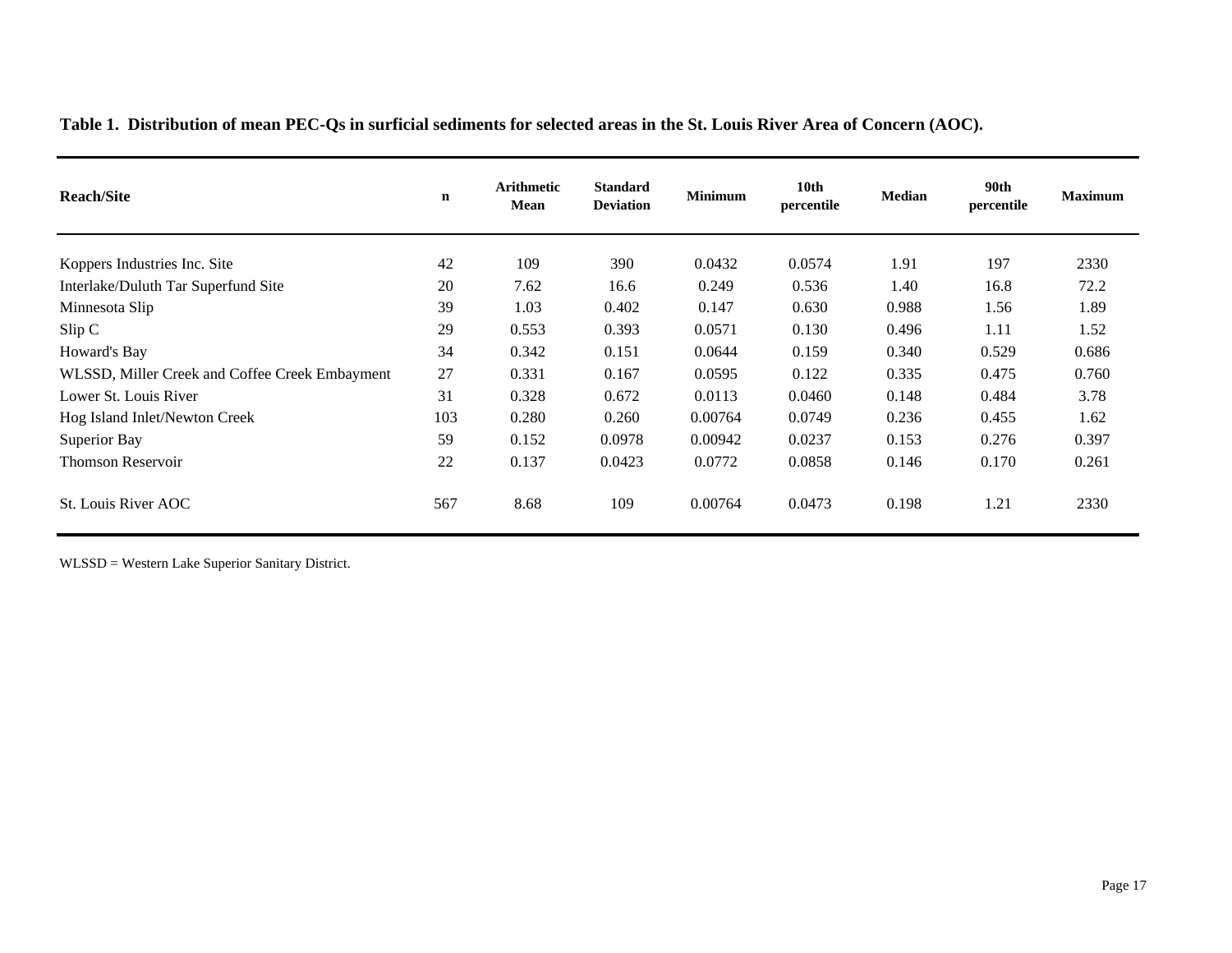| <b>Area of Concern</b>  | $\mathbf n$ | <b>Arithmetic</b><br>Mean | <b>Standard</b><br><b>Deviation</b> | <b>Minimum</b> | 10 <sub>th</sub><br>percentile | <b>Median</b> | 90th<br>percentile | <b>Maximum</b> |
|-------------------------|-------------|---------------------------|-------------------------------------|----------------|--------------------------------|---------------|--------------------|----------------|
| Grand Calumet River AOC | 821         | 54.1                      | 867                                 | 0.000636       | 0.123                          | 2.49          | 25.2               | 23800          |
| St. Louis River AOC     | 567         | 8.68                      | 109                                 | 0.00764        | 0.0473                         | 0.198         | 1.21               | 2330           |
| Maumee River AOC        | 25          | 8.09                      | 35.8                                | 0.162          | 0.172                          | 0.278         | 4.05               | 180            |
| St. Mary's River AOC    | 38          | 5.58                      | 11.1                                | 0.0412         | 0.199                          | 1.02          | 15.4               | 52.4           |
| Cuyahoga River AOC      | 21          | 1.08                      | 0.748                               | 0.420          | 0.489                          | 0.939         | 1.54               | 3.92           |
| Waukegan Harbor AOC     | 23          | 0.575                     | 0.249                               | 0.250          | 0.380                          | 0.518         | 0.920              | 1.30           |
| St. Clair River AOC     | 44          | 0.398                     | 1.44                                | 0.0440         | 0.0720                         | 0.153         | 0.390              | 9.66           |
| Oswego River AOC        | 22          | 0.0941                    | 0.0545                              | 0.0196         | 0.0431                         | 0.0763        | 0.176              | 0.226          |

**Table 2. Distribution of mean PEC-Qs in surficial sediments for selected Great Lakes Areas of Concern (AOCs).**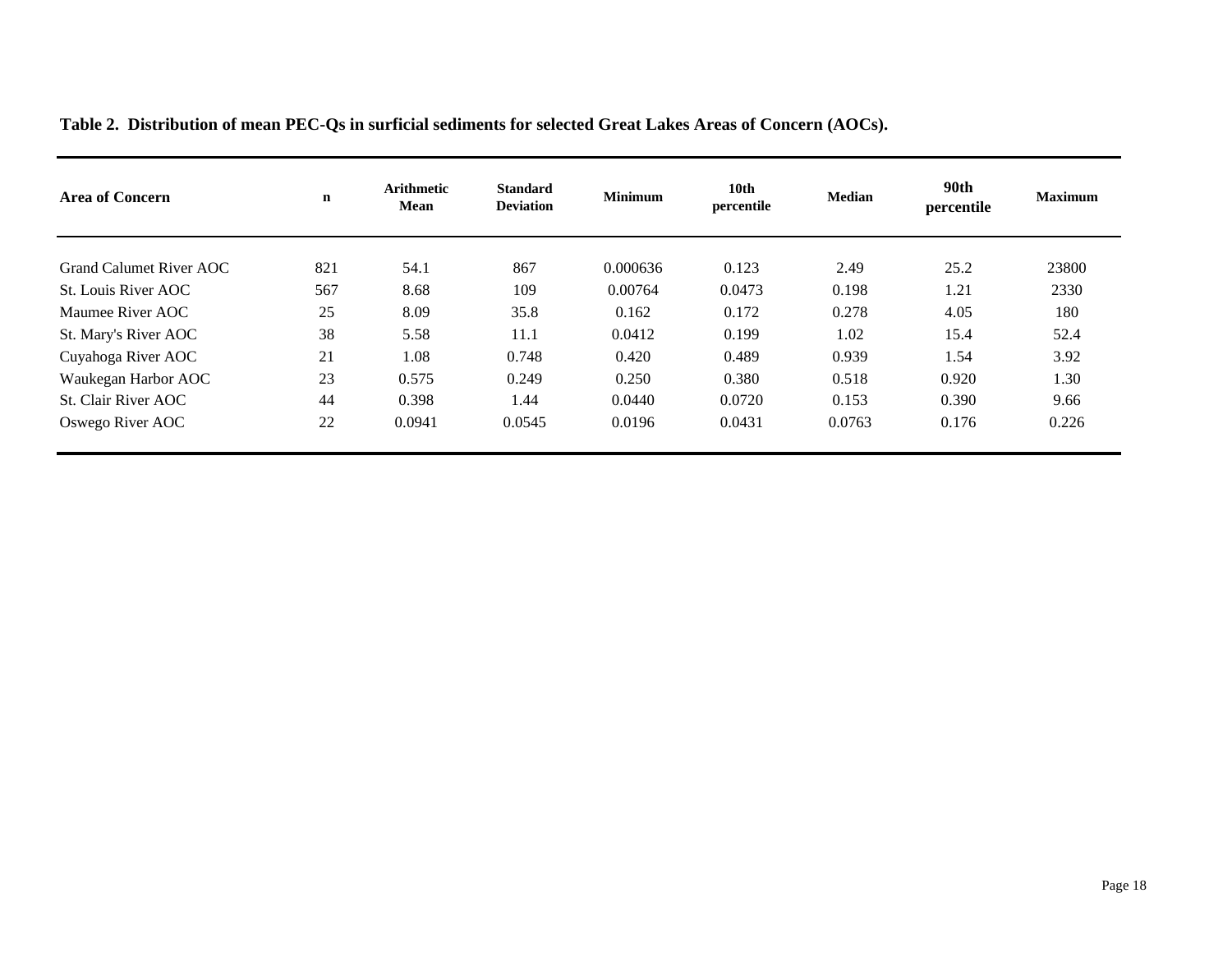| Table 3. Distribution of mean PEC-Qs in surficial sediments for selected areas elsewhere in North America. |  |
|------------------------------------------------------------------------------------------------------------|--|
|------------------------------------------------------------------------------------------------------------|--|

| Geographic Area             | n   | <b>Arithmetic</b><br><b>Mean</b> | <b>Standard</b><br><b>Deviation</b> | <b>Minimum</b> | 10th<br>percentile | <b>Median</b> | 90th<br>percentile | <b>Maximum</b> |
|-----------------------------|-----|----------------------------------|-------------------------------------|----------------|--------------------|---------------|--------------------|----------------|
| Willamette River, OR        | 60  | 10.8                             | 33.6                                | 0.00671        | 0.188              | 0.487         | 15.0               | 190            |
| St. Louis River AOC         | 567 | 8.68                             | 109                                 | 0.00764        | 0.0473             | 0.198         | 1.21               | 2330           |
| Anacostia River, DC         | 53  | 0.710                            | 0.594                               | 0.0209         | 0.252              | 0.517         | 1.67               | 2.76           |
| Calcasieu River, LA         | 631 | 0.497                            | 3.30                                | 0.0118         | 0.0729             | 0.181         | 0.514              | 56.8           |
| Lower Savannah River, GA    | 48  | 0.289                            | 0.0835                              | 0.112          | 0.173              | 0.298         | 0.384              | 0.454          |
| Homestead Airforce Base, FL | 88  | 0.198                            | 0.256                               | 0.0114         | 0.0364             | 0.0865        | 0.478              | 1.41           |
| Trinity River, TX           | 64  | 0.180                            | 0.0797                              | 0.0643         | 0.102              | 0.166         | 0.269              | 0.552          |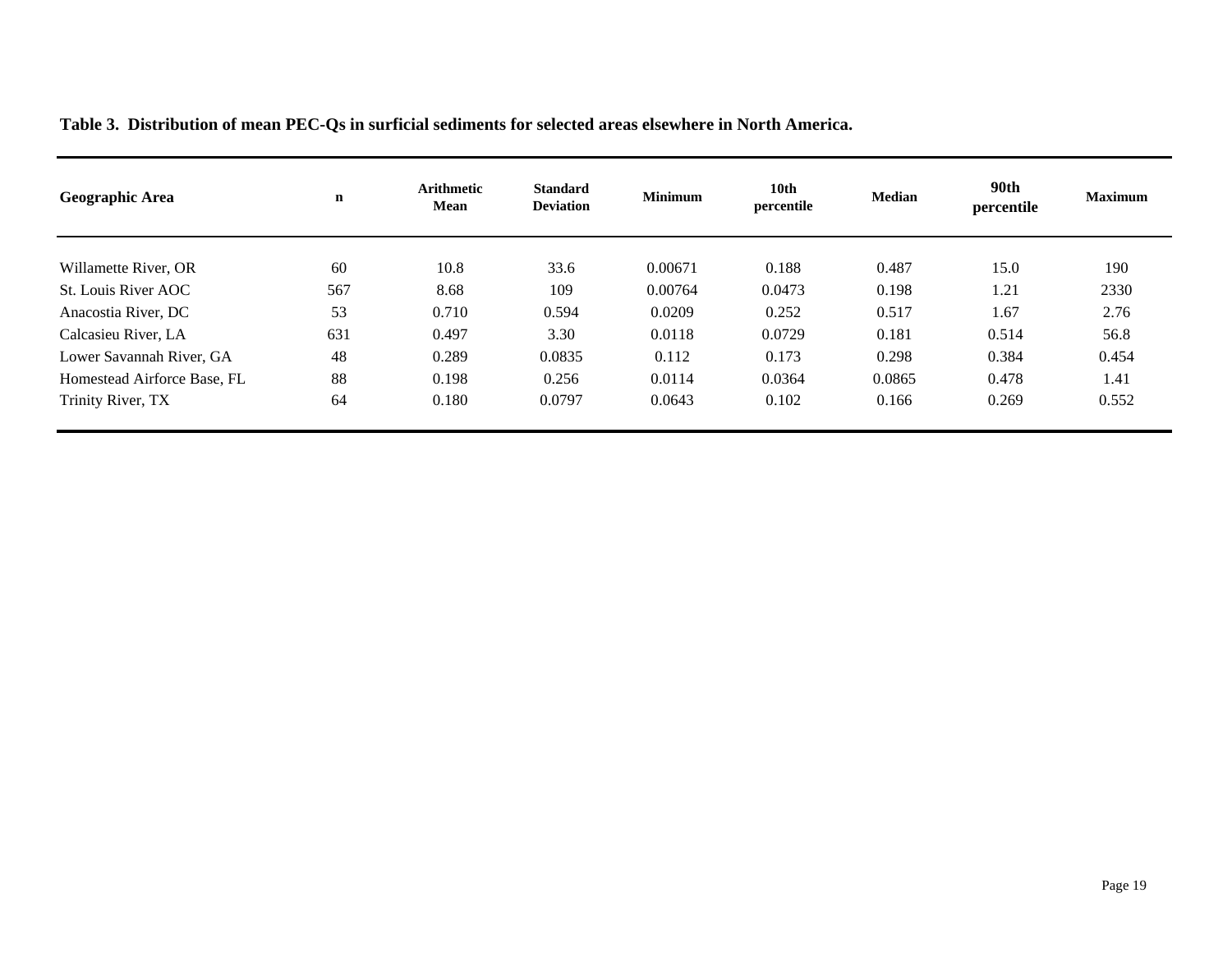|                                              |             | Number (%) of Samples Within Ranges of Mean PEC-Qs |          |                |           |                  |          |
|----------------------------------------------|-------------|----------------------------------------------------|----------|----------------|-----------|------------------|----------|
| <b>Area/Reach</b>                            | $\mathbf n$ | $0.1$                                              |          | $0.1$ to $0.6$ |           | >0.6             |          |
| <b>St. Louis River AOC</b>                   |             |                                                    |          |                |           |                  |          |
| Koppers Industries Inc. Investigation Area   | 42          | 9                                                  | (21%)    | 9              | (21%)     | 24               | (57%)    |
| Interlake/Duluth Tar Superfund Site          | 20          | $\theta$                                           | $(0\%)$  | 3              | (15%)     | 17               | (85%)    |
| Minnesota Slip                               | 39          | $\mathbf{0}$                                       | $(0\%)$  | $\overline{4}$ | $(10\%)$  | 35               | $(90\%)$ |
| Slip C                                       | 29          | 3                                                  | $(10\%)$ | 16             | (55%)     | 10               | (34%)    |
| Howard's Bay                                 | 34          | $\mathbf{1}$                                       | (3%)     | 31             | $(91\%)$  | $\overline{c}$   | (6%)     |
| WLSSD, Miller Creek & Coffee Creek Embayment | 27          | $\overline{c}$                                     | (7%)     | 23             | (85%)     | $\overline{2}$   | (7%)     |
| Lower St. Louis River                        | 31          | 13                                                 | (42%)    | 15             | (48%)     | $\mathfrak{Z}$   | $(10\%)$ |
| Hog Island Inlet/Newton Creek                | 103         | 17                                                 | (17%)    | 81             | (79%)     | 5                | (5%)     |
| <b>Superior Bay</b>                          | 59          | 22                                                 | (37%)    | 37             | (63%)     | $\overline{0}$   | $(0\%)$  |
| <b>Thomson Reservoir</b>                     | 22          | 6                                                  | (27%)    | 16             | (73%)     | $\boldsymbol{0}$ | $(0\%)$  |
| St. Louis River AOC Overall                  | 567         | 147                                                | (26%)    | 318            | (56%)     | 102              | (18%)    |
| <b>Other Great Lakes AOCs</b>                |             |                                                    |          |                |           |                  |          |
| <b>Grand Calumet River AOC</b>               | 821         | 57                                                 | (7%)     | 192            | (23%)     | 572              | (70%)    |
| Maumee River AOC                             | 25          | $\boldsymbol{0}$                                   | $(0\%)$  | 18             | (72%)     | 7                | (28%)    |
| St. Mary's River AOC                         | 38          | 3                                                  | (8%)     | 12             | (32%)     | 23               | (61%)    |
| Cuyahoga River AOC                           | 21          | $\boldsymbol{0}$                                   | $(0\%)$  | 5              | (24%)     | 16               | (76%)    |
| Waukegan Harbor AOC                          | 23          | $\overline{0}$                                     | $(0\%)$  | 15             | (65%)     | $8\,$            | (35%)    |
| St. Clair River AOC                          | 44          | 11                                                 | (25%)    | 31             | (70%)     | $\overline{c}$   | (5%)     |
| Oswego River AOC                             | 22          | 15                                                 | (68%)    | 7              | (32%)     | $\boldsymbol{0}$ | $(0\%)$  |
| <b>Other Areas in North America</b>          |             |                                                    |          |                |           |                  |          |
| Willamette River, OR                         | 60          | 1                                                  | $(2\%)$  | 33             | (55%)     | 26               | (43%)    |
| Anacostia River, DC                          | 53          | $\mathbf{1}$                                       | (2%)     | 31             | (58%)     | 21               | $(40\%)$ |
| Calcasieu River, LA                          | 631         | 111                                                | (18%)    | 476            | (75%)     | 44               | (7%)     |
| Lower Savannah River, GA                     | 48          | $\boldsymbol{0}$                                   | $(0\%)$  | 48             | $(100\%)$ | 0                | $(0\%)$  |
| Homestead Airforce Base, FL                  | 88          | 49                                                 | (56%)    | 32             | (36%)     | 7                | $(8\%)$  |
| Trinity River, TX                            | 64          | 6                                                  | $(9\%)$  | 58             | $(91\%)$  | $\overline{0}$   | $(0\%)$  |

**Table 4. Frequency of low, moderate, and high risk samples for the St. Louis River Area of Concern (AOC), other AOCs in the Great Lakes basin, and other areas located in North America.**

WLSSD = Western Lake Superior Sanitary District.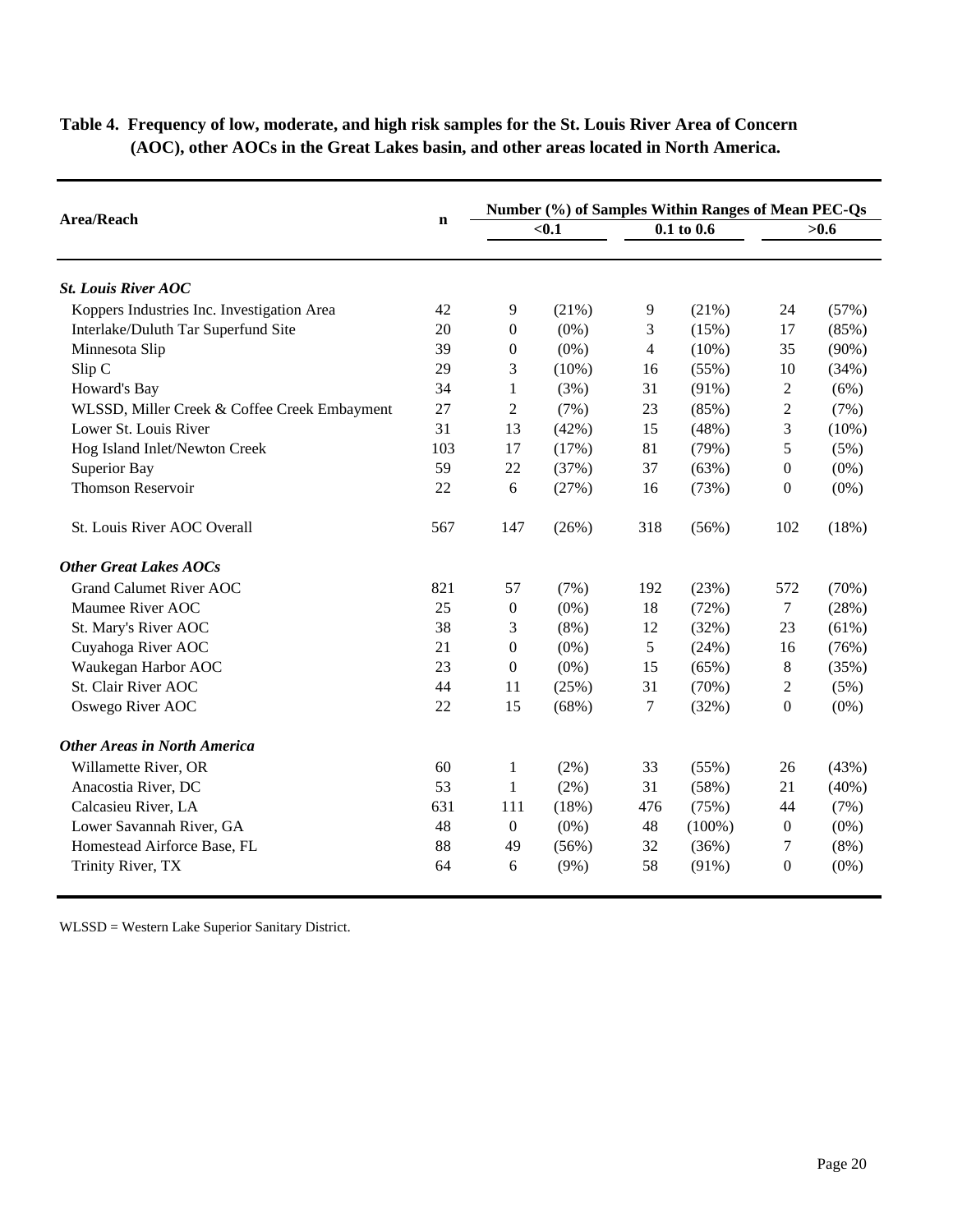

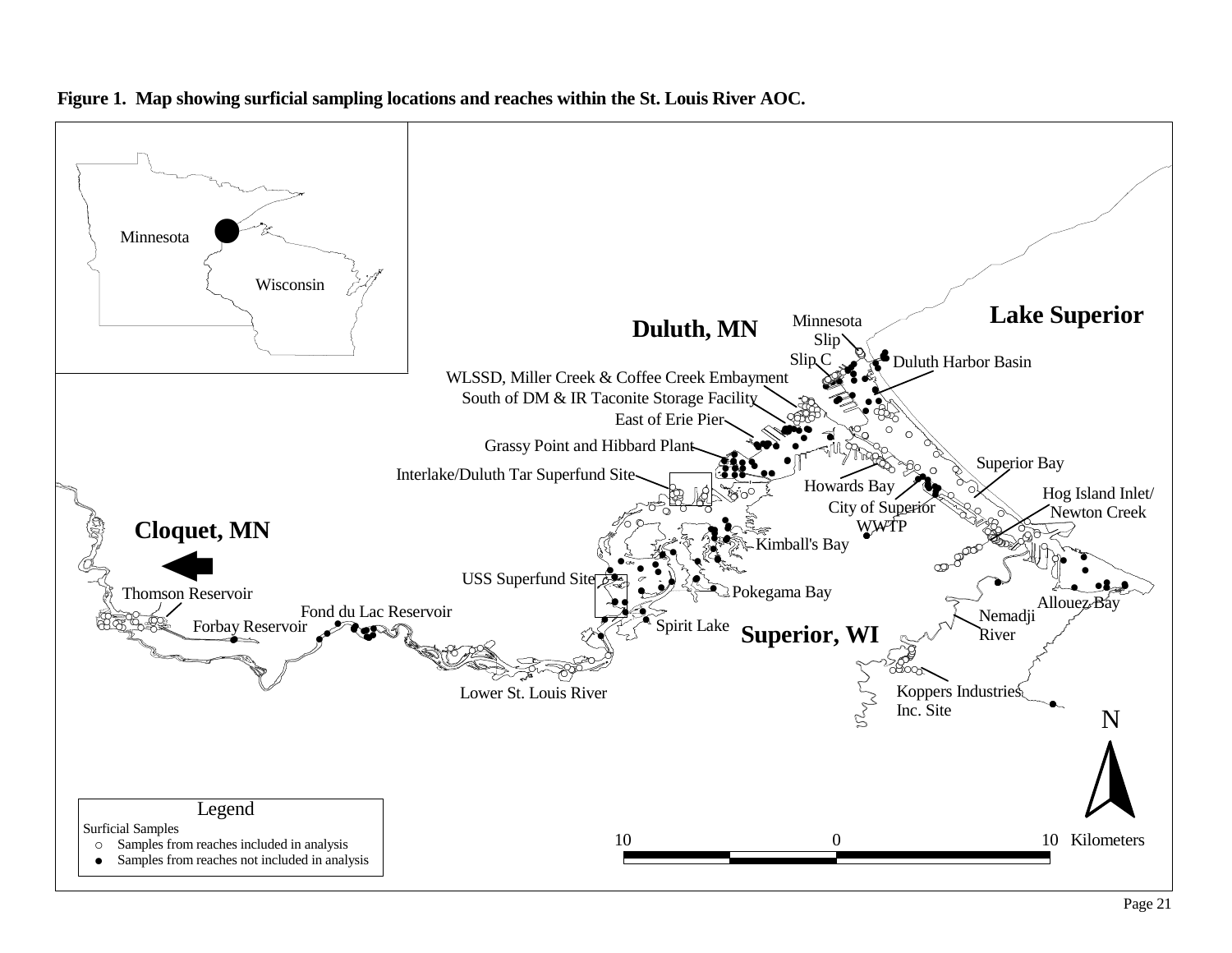

**Figure 2. Box and whisker plot showing mean PEC-Q distribution for selected reaches in the St. Louis River AOC.**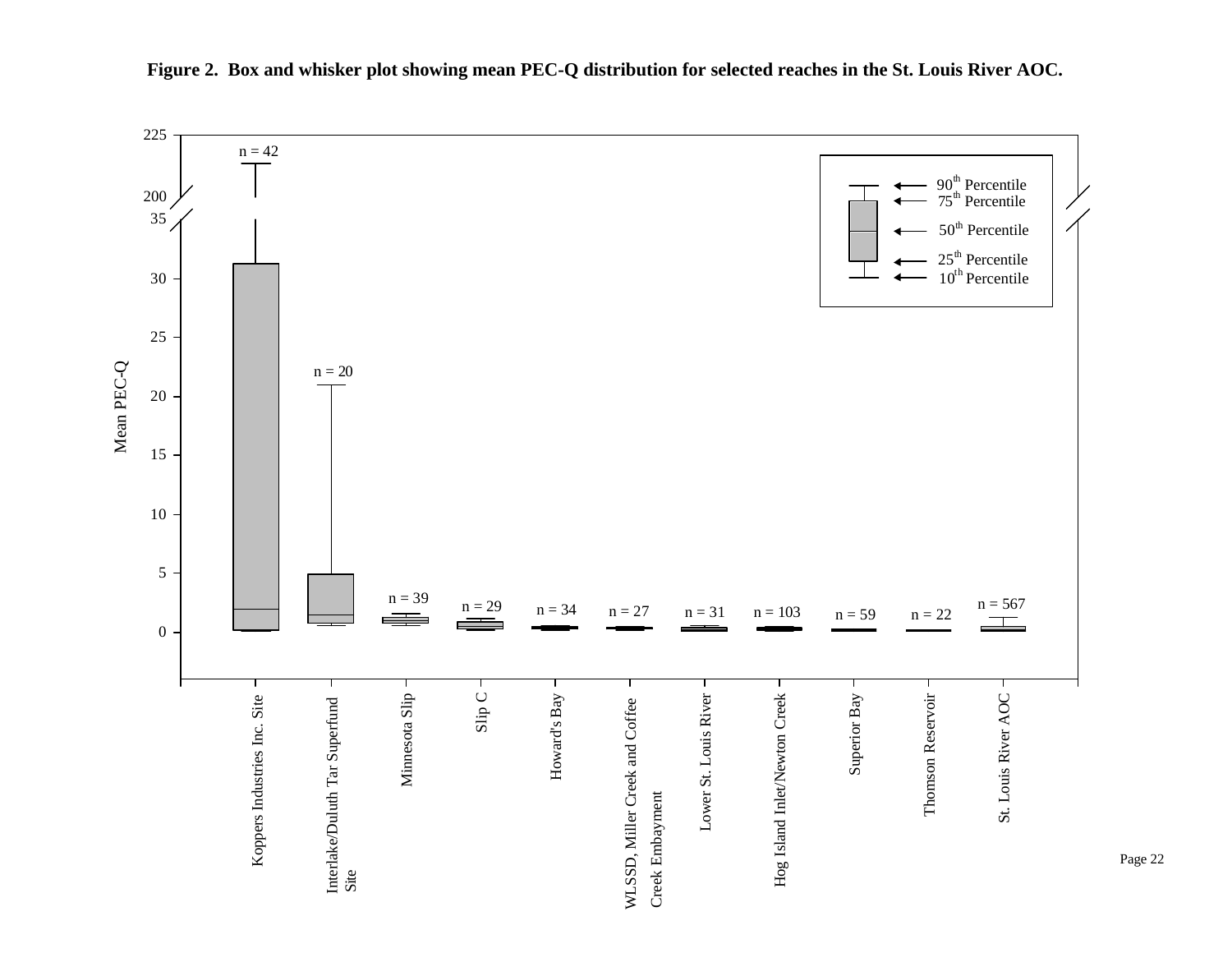

**Figure 3. Cumulative distribution frequencies of mean PEC-Qs for surficial sediment samples from selected reaches of the St. Louis River AOC.**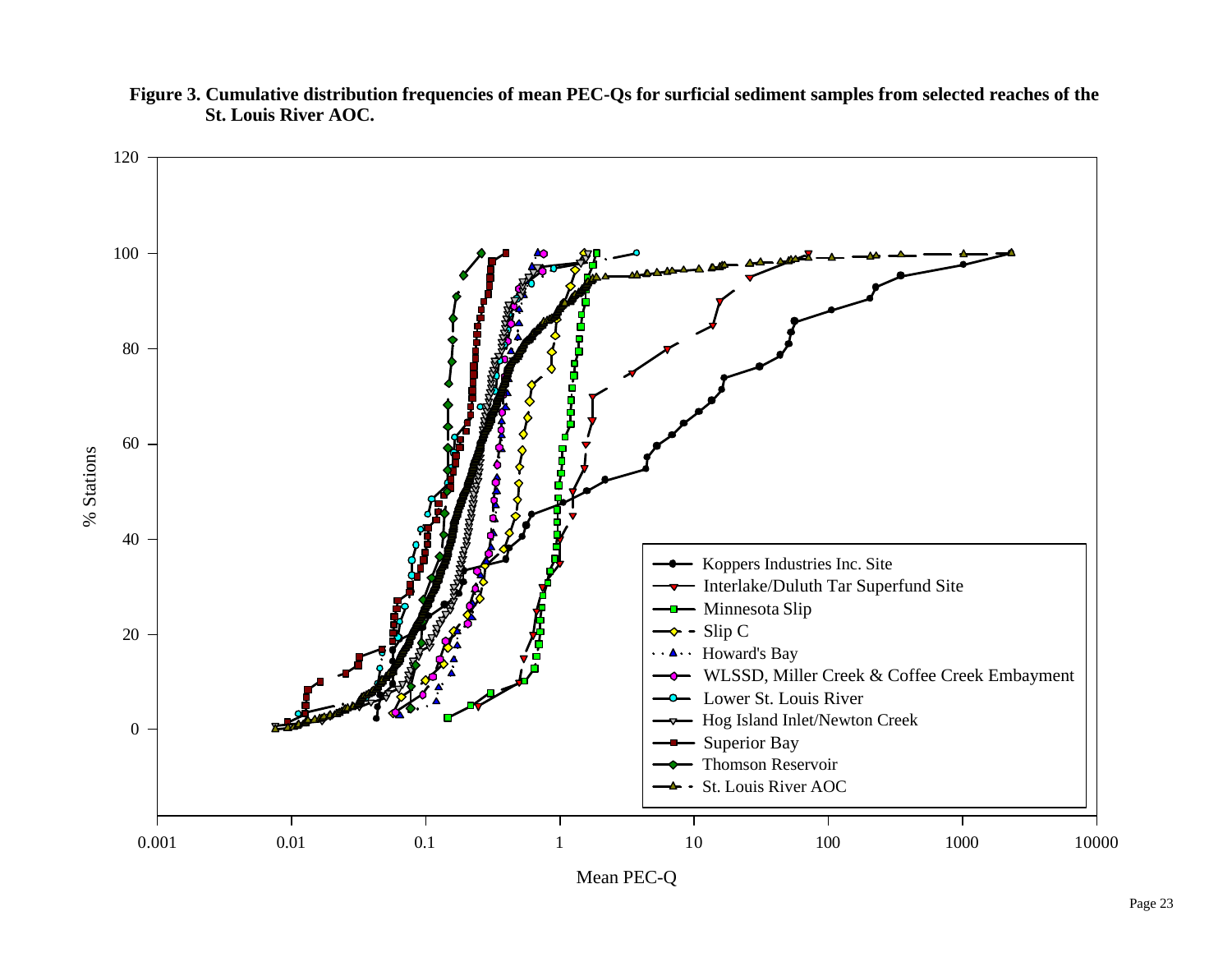

**Figure 4. Box and whisker plots showing mean PEC-Q distribution for selected Great Lake AOCs.**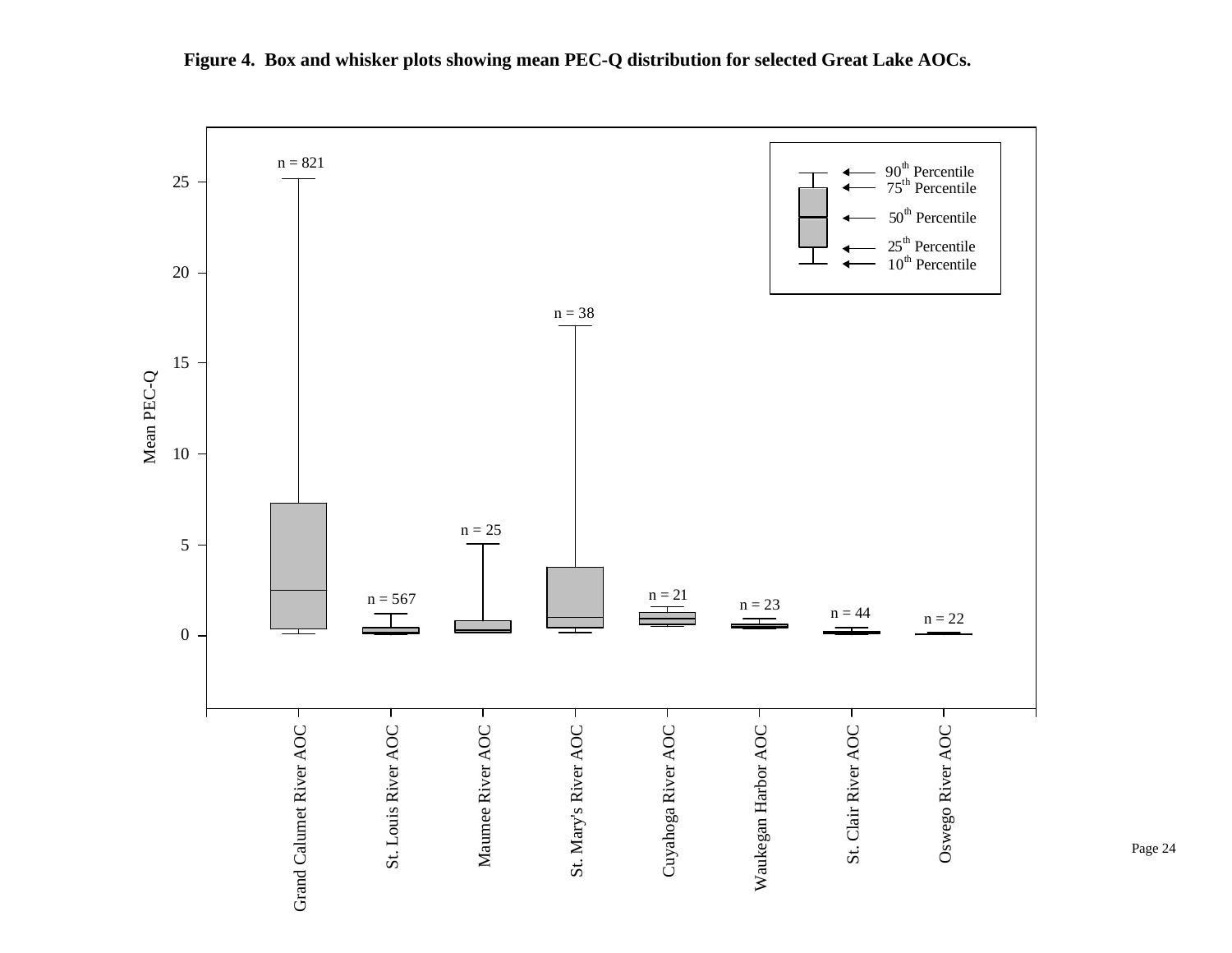

**Figure 5. Cumulative distribution of mean PEC-Qs for surficial sediment samples collected in selected Great Lakes AOCs.**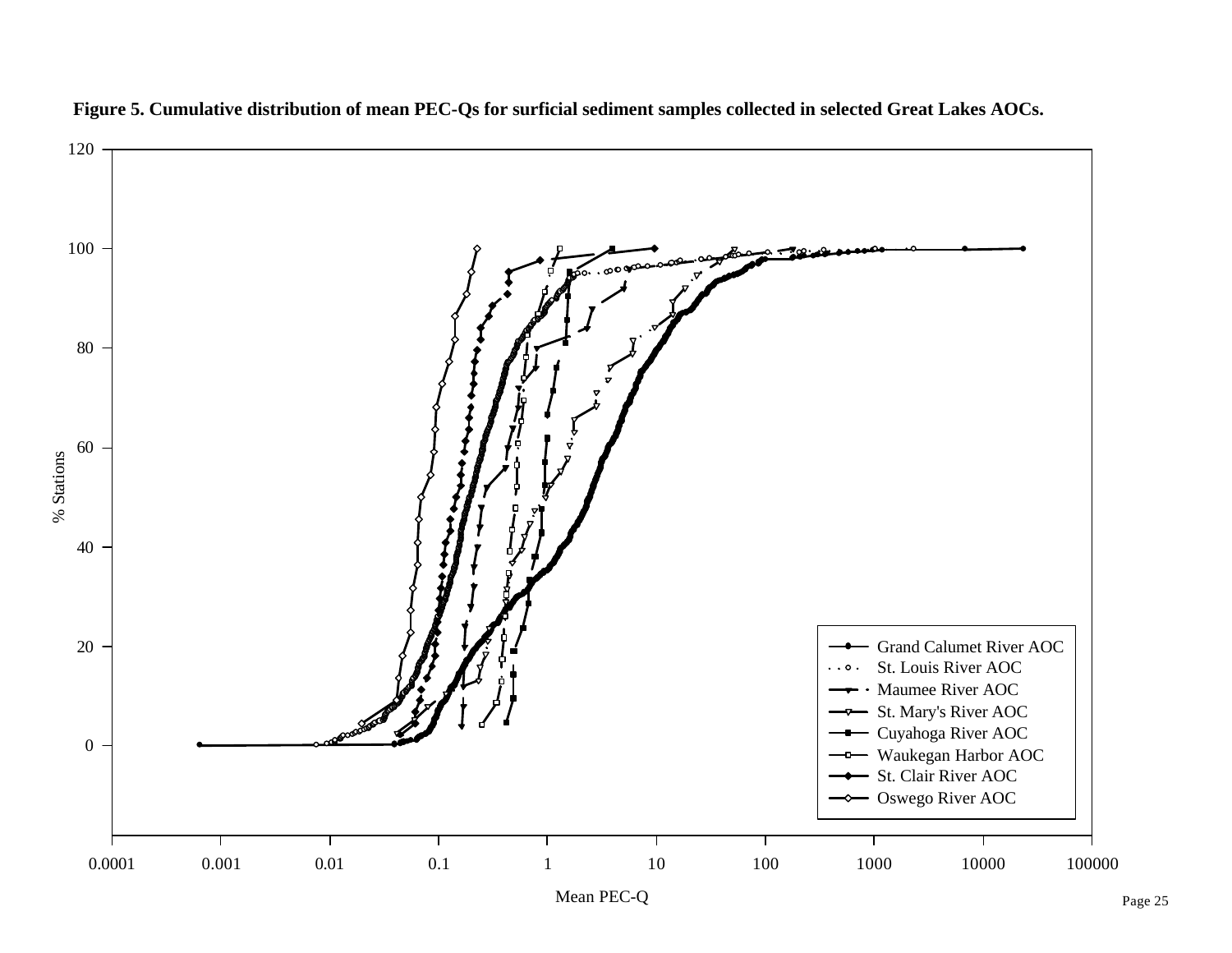